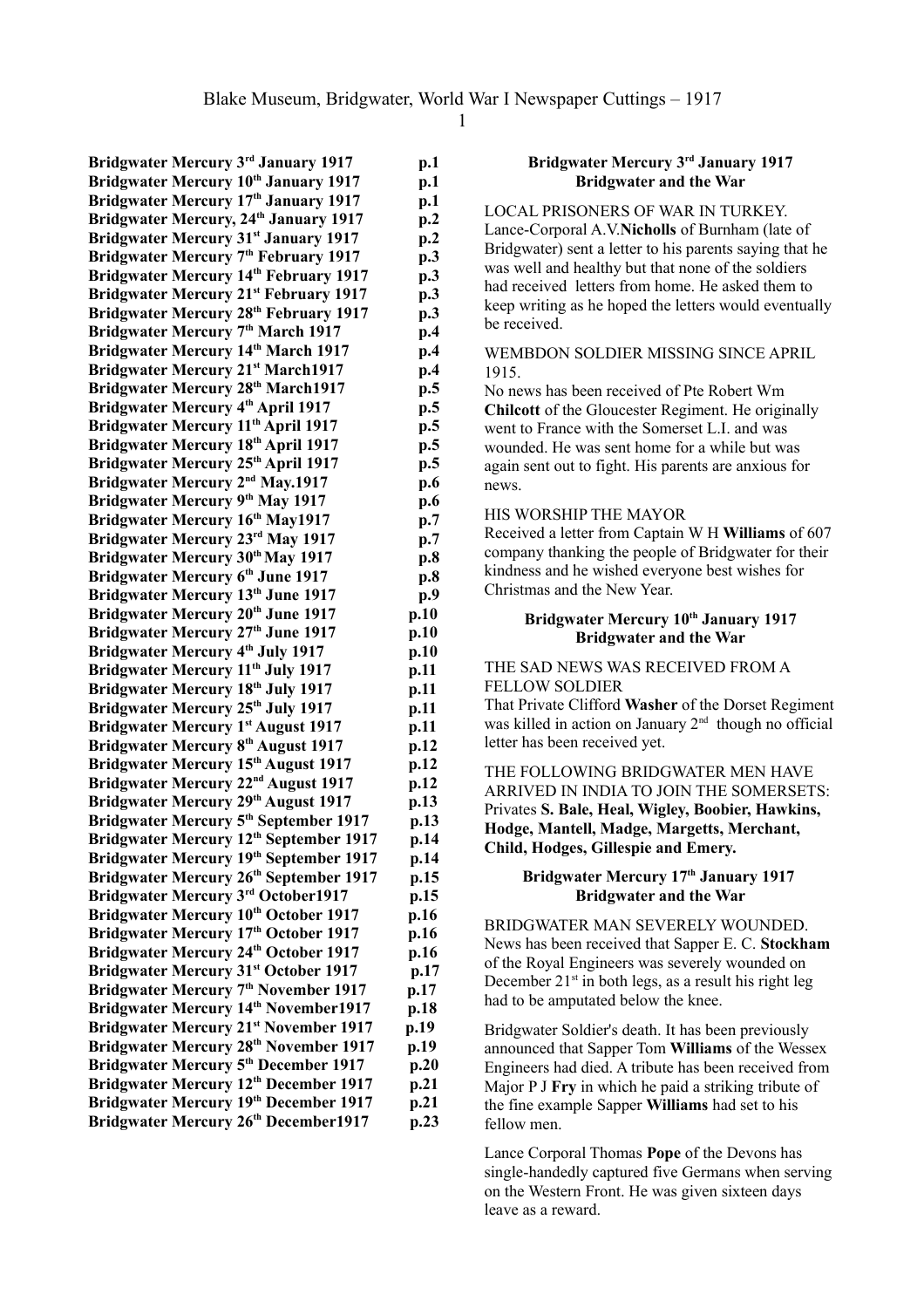Bridgwater Man Killed in Action. It been officially reported that Walter G **Forgan** of the Royal Naval Division was killed in action on 13<sup>th</sup> November. It was reported that he died in the hour of victory to which he nobly contributed.

Bridgwater's recent welcome to the Troops. Brigadier General F B **Johnstone** has written a letter of appreciation to the Mayor thanking the town for their welcome when stationed here.

Mr Herbert A **Symons** has been gazetted as secondlieutenant to the Field Artillery.

Reported death of Local Prisoner of War. His parents have received news of the death of Corporal Douglas **Galley** of the Dorset Regiment when he was in the hands of the Turks. He died of intestinal inflammation.

We learn that the Royal Devon Yeomanry and the Royal Devon Hussars have been formed into an infantry battalion under the command of Colonel R. A.**Sanders.** M.P.

A letter has been received by Mr and Mrs **Turner**  informing them that four German soldiers had surrendered to their son Private Raymond George **Turner**, who escorted them out of danger.

Postcards have been received by Mr W J **Sharkey** thanking him for smokes: Private H **Parsons**, Corporal Charles **Arthur**, and Private H **Murley.** He also received a card from Private R **Young** Somerset L.I. gratefully acknowledging a parcel of bread.

Local Casualties: The following names have appeared in recent official casualty lists. Killed: Private W. T J **Heal**, Gloucester Regiment, Corporal A. **Miller** Somerset L.I. Died of Wounds: Sapper T **Williams**, Royal Engineers.

Died Private S G **Biffen**, Gloucester Regiment. Wounded Private W **Hector,** Somerset L.I., Sapper H **Davis,** Royal Engineers, Sapper C **Haddon**, Royal Engineers, Sapper T **Herbert**, Royal Engineers, Sapper S **Williams** Royal Engineers, Acting-Corporal W H **Cripps**, Duke of Cornwall L.I.

# **Bridgwater Mercury 24th January 1917 Bridgwater and the War**

Sergeant Alfred E **Chilcott** of the Rifle Brigade has been awarded the Military Medal for taking 28 German prisoners single-handed.

Sapper E C **Stockham** has sent a letter to his brother describing how he got wounded. He said a "Whizz-Bang" came over and dropped into their midst. Many on that spot were killed or wounded. It was previously reported that he had his leg amputated.

Private E J **Porter,** who was a well-known Bridgwater rugby footballer has died in India. He had been suffering from enteric fever and had put up a great struggle against the disease. Many letters of sympathy have been received by his parents.

Mr W **Sharkey** has received letters of thanks for gifts of smokes from the following: Gunner W H **Pearn**, Driver A F **Southwood**, Privates S **Hamber,** T **Ware** and F **Lancaster,** Somerset L.I. Private Cecil **Saint** R.A.M.C., and Geoffrey **Grandfield**. Mr **Sharkey** has also received a letter from Private P M G. **Roberts** of the Duke of Cornwall's regiment.

Local man believed killed in action: Private Bert **Spraggs** of the Dorset Regiment has been killed in action. The news has been conveyed by a comrade though no official notification has been received yet.

Official confirmation of the death of Corporal Douglas **Galley** of Somerset L.I. has been received.

## Local casualties: Official Posts:

Died of wounds: Sapper H **Williams**, Royal Engineers. and Private H J **Mead,** Somerset L.I. Private S **Marchant** has been reported as not wounded (he had previously been reported as wounded).

Cadet George Reginald **Colsey** has been gazetted as second-lieutenant to the Somerset Light Infantry and has taken up new duties in Plymouth

### **Bridgwater Mercury 31st January 1917 Bridgwater and the War**

Local soldier killed in action – Official confirmation that Private Bert **Spraggs** of the Dorset Regiment was killed in action on Thursday January 11<sup>th</sup>. His death was instantaneous and letters of sympathy have been received by his widow.

Local N.C.O.'s gallant conduct. The Military Medal has been awarded to Company Sergeant Major William **Giles** for conspicuous gallantry in action. He assumed command of and led his company in action.

Bridgwater soldier awarded Military Medal. Corporal A T **Williams** of Wessex Royal Engineers has been awarded the Military Medal for conspicuous bravery in the field. He showed great coolness and gallantry when constructing a bridge over a river under heavy artillery and close rifle and machine gun fire.

Bridgwater Footballer's success in Egypt. An Egyptian newspaper contains a full report of an Association football match played at Cairo, between Nazrieh School Military Hospital and the 27<sup>th</sup> General Hospital. The result was a three all draw, all three goals being scored by Corporal Alfred **Holman**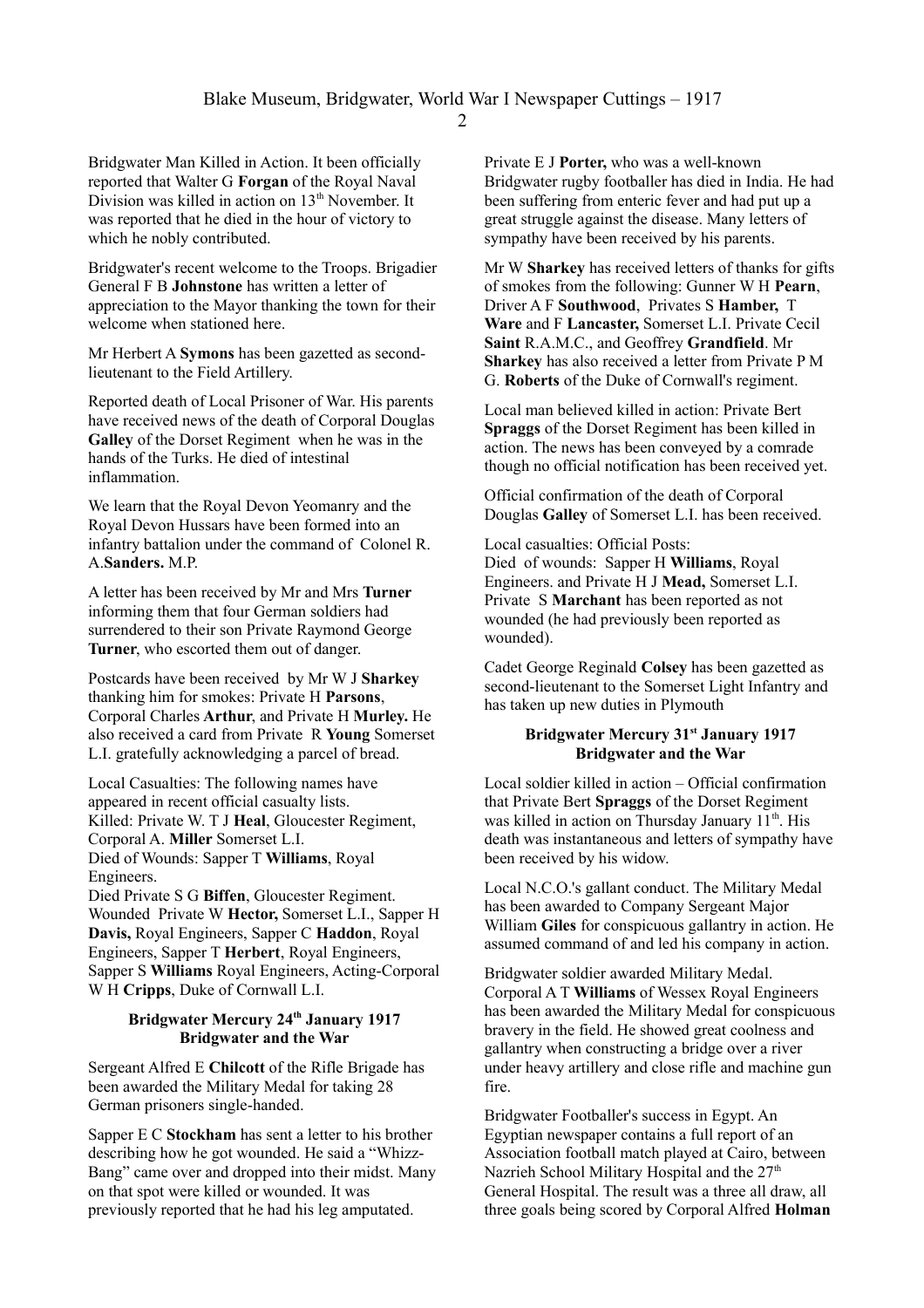attached to the staff (formerly of Bridgwater).

Officer's have sent tributes to the gallantry of Sapper T **Williams** saying that he had been a most valuable man. He was always cheerful even after being wounded when he behaved most gallantly.

Mr W J **Sharkey** has received letters from the following soldiers thanking him for "smokes": Gunner W **Burt,** Private W **Farthing** and Gunner F **Cable**.

Local casualties: The following names have appeared in official casualty lists during the past week: Killed: Private C **Washer** Dorsetshire Regiment Wounded: Lance-Corporal T C **Pursey,** Gloucester Regiment, Private E **Hawkins** Household Battalion, Lance-Corporal W **Durston** Essex Regiment.

### **Bridgwater Mercury 7th February 1917 Bridgwater and the War**

Sapper E. C. **Stockham** of the Royal Engineers has recently been transferred to a hospital at Netley and sent a letter home stating that it is a lovely hospital and he hoped relatives would be able to visit him.

Lieut. Leslie **Vine** of the Royal Flying Corps has been promoted flying officer and has taken up his duties in France.

Local casualties:

Killed: Pte. H **Harrison** (Bridgwater) Wiltshire Regiment.

Wounded: Pte. R. W. **Amesbury** (Highbridge) Pte, G. **Larder** (Meare) R. J. **Rogers** (Bridgwater) Yeomanry.

### **Bridgwater Mercury 14th February 1917 Bridgwater and the War**

Temp. Lieut. S M J **Woods** has been promoted captain in a Garrison of the Devon Regiment.

Mr W J **Sharkey** has received letters of thanks for "smokes etc" from Private H T **Kitch**, Royal Berks Regiment, Private **Culliford** of Combwich, and ~Sergeant E **Tucker,** Welsh Fusiliers.

Official news has been received that Private Edward **Jenkins** of Somerset L.I. has died of wounds received in action.

Local Sergeant reported missing: The family of Sergt. Albert James **Dart** of Dorset Regiment have asked for information on their son as he has been officially reported missing.

Company Sergeant Major William **Giles** of Somerset L.I. Has been awarded the Military Cross and not the Military medal as originally reported.

Bridgwater is taking an interest in the National Service Scheme and there has been a fair demand for forms.

## **Bridgwater Mercury 21st February 1917 Bridgwater and the War**

Cpl Stanley **Bloodworth** of the Gloucesters has died of wounds received in Mesopotamia on February 4<sup>th</sup>.

In response to requests made recently a fair number of razors and books have been received on behalf of the troops at Bridgwater Post Office, but more are needed.

Private W H **Badger** has joined the 2nd Canadian Engineers at the age of 68 years. His eldest son Private A H **Badger** is at present serving in France with the C.M.R. His second son Frank **Badger** joined the army but died shortly after from pneumonia. His third son B. E. **Badger** works for munitions

Sapper F **Mountstephens** has died in France on 7<sup>th</sup> February and his wife has received a communication of sympathy from Captain P B **Hooley** of Royal Engineers. He died in hospital.

Local casualties: The following names have appeared in official casualty lists during the past week: Wounded – Corpl P.R **Woodland**, Somerset L.I. ,and Corpl L W **Neatley** of York and Lancaster Regiment

## **Bridgwater Mercury 28th February 1917. Bridgwater and the War**

Subscriptions of over £215,000 have been made to the Victory War Bonds from the town of Bridgwater from the sale of War Savings Certificates.

Stogursey soldier killed in action. Private Herbert **Perry** of Devon Regiment was killed in action on 10<sup>th</sup> February at Salonika. His family has been informed.

Private W **Ruckley** of the Devons and formerly of North Petherton has been reported as missing in Salonika.

Mr Cecil M **Hill** formerly of Bridgwater (a highly skilled aviator) has been honoured by being given charge of a new school in aviation in New Zealand and he is to act as instructor. He is practically the pioneer of flying in New Zealand and will sail with his wife shortly.

Thanks for smokes.- Mr W **Sharkey** has received letters of thanks from local soldiers: C **Keirle**, Trench Mortar Battery, Private J **Gamblin**, C.E. **Jeffreys**, and Private E **Wall**, Royal Berks Regiment, saying that the cigarettes were most welcome.

It has been reported that Private Alfred **Matthews** of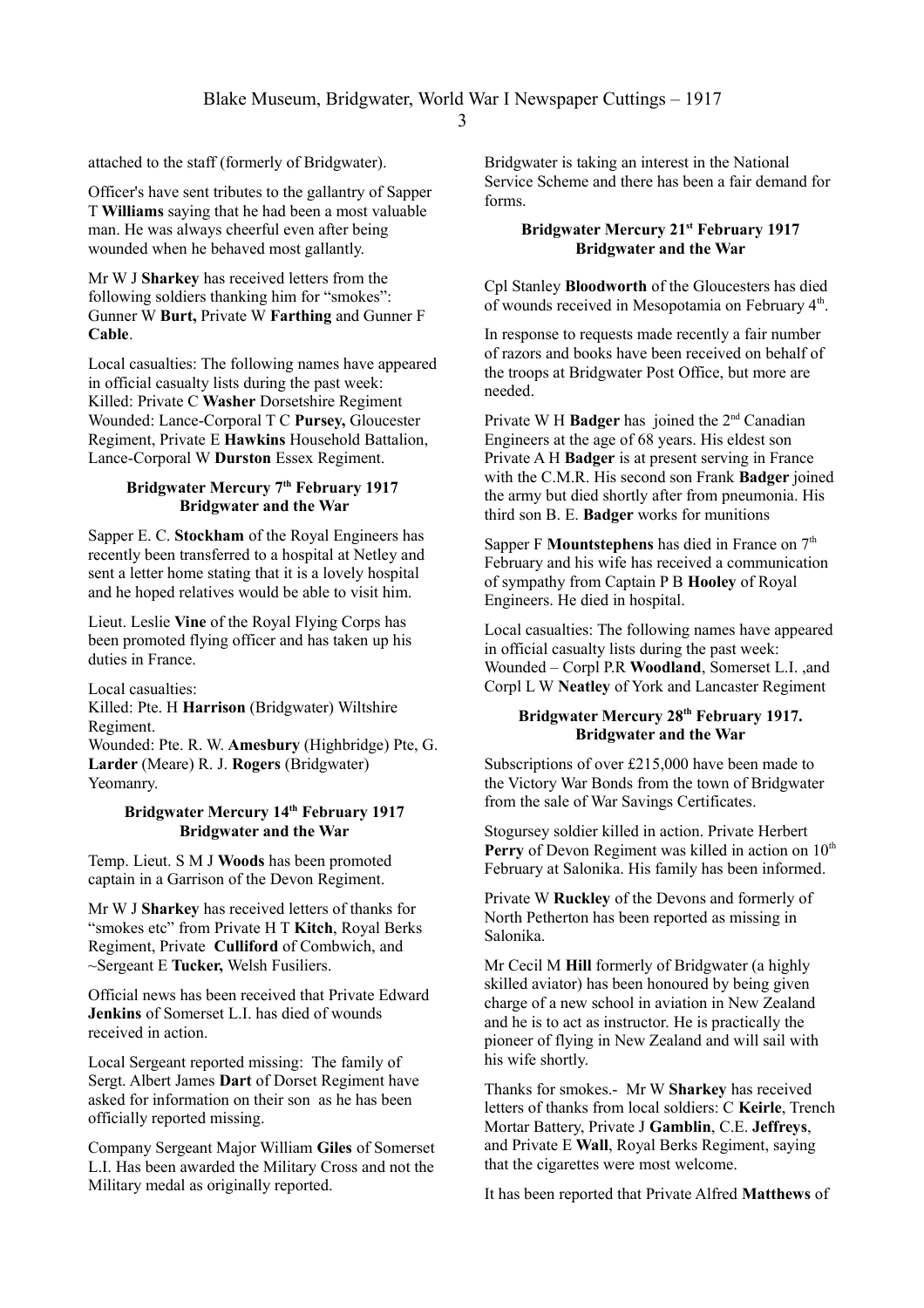South Wales Borderers has been seriously wounded whilst in Salonika.

The following names have appeared in the official casualty lists during the past week:

Died of wounds – Private E **Jenkins** Somerset L.I., Lance-Corporal B **Hansford**, Grenadier Guards.

Missing: Sergeant A J **Dart**, Dorsetshire Regiment, Private J **Dinham**, Dorsetshire Regiment.

Wounded: Private T **Perry**: Somerset L.I.

## **Bridgwater Mercury 7th March 1917 Bridgwater and the War**

Private W H **Green** of the Devonshire Regiment has been officially reported as missing since  $10<sup>th</sup>$ February.

Bridgwater man wounded Private J G **Pitman** of the Gloucester Regiment was wounded on  $12<sup>th</sup>$  February when serving in Mesopotamia and is now in 31 British Stationary Hospital at Sheikshaad.

Private Harry **Young** of the Munster Fusiliers was dangerously wounded on 1<sup>st</sup> March.

During the past week Mr W J **Sharkey** has received letters from the following local soldiers acknowledging the gifts of cigarettes: Corporal W **Brookes**, Coldstream Guards and F **Stevens** Pontoon Park.

Local casualties The following list of names has appeared in the official casualty lists during the past week:

Killed: Pte H **Perry**, Devon Regiment, Missing: Pte W **Ruckley,** Devon Regiment. Wounded: Lance-Corporal J **Morrish**, Devon Regiment, Private E **Payne,** Somerset L.I. Lance-Corporal W E **Alder**, Royal Engineers.

## **Bridgwater Mercury 14th March 1917 Bridgwater and the War**

Bridgwater Soldier killed in action Lance-Corporal Victor **Sear** of the Machine Gun Corps was killed in action on 18<sup>th</sup> February. He was a keen footballer and cricketer.

Private Benjamin **Harris** of Somerset L.I. Has been missing since  $16<sup>th</sup>$  September. Enquiries have been made to no avail, there is a possibility he has been taken Prisoner of War.

News has been received that New Zealander Private Percy **Newman**, who is very well known in Bridgwater, has been wounded and is now in hospital

Mr W E **Watkinson**, Mr Douglas **Hagoo** and Mr Douglas **Brown** have recently received commissions in His Majesty's Forces.

### **Bridgwater Mercury 21st March 1917 Bridgwater and the War**

Bridgwater Journalist wounded: Private Guy **Roberts** was wounded and was sent home from the Front. He is at present in hospital in Manchester, though should soon be fully recovered.

Bridgwater soldier wounded and missing: Private H **Dingley** of the Devonshire Regiment was reported as wounded and missing in September 1916, and no further news has been received despite numerous requests.

It has been reported from the Red Cross that Private J H **King** of Somerset L.I. has died whilst a prisoner of war in Turkey. He was a keen athlete and footballer and played for Bridgwater R.F.C.

Local Soldiers severely wounded. Further news has been received about Private Harry **Young** of Munster Fusiliers, in that his right leg has been amputated. Also Pte Alfred **Hutchings** of the South Wales Borderers has been admitted to Basra Hospital suffering from wounds received in action on 19<sup>th</sup> February.

Lance-Corporal William **Bonney**, who has been missing since last July has now been presumed to have been killed in action.

It is with much regret that we learn that Flight Sub-Lieut R V **Knight** was killed in a flying accident when his engine stopped at a height of 200 feet. His plane went into a nose dive and death was instantaneous.

Local casualties:

Died: Pnr F **Mountstevens**, Royal Engineers.

Wounded: Lance-corporal W.A. **Hill**, Somerset L.I. Pte S.R.**Minchington**, Somerset L.I., Pte W H **Nurton,** Somerset L.I. Pte. H. G. **Turner,** Somerset L.I.

### **Bridgwater Mercury 28th March 1917 Bridgwater and the War**

It has been reported in the *Daily News* that Captain BR.F.C. has brought down three German planes in the last two days on the Doiran Front. Captain Green received the D.S.O. and the Serbian Order of Karegorge which is only given for deeds of exceptional brilliance.

Sapper Harold Wm. Thos. **Rowles** of Royal Engineers has been killed at the Front by a friend.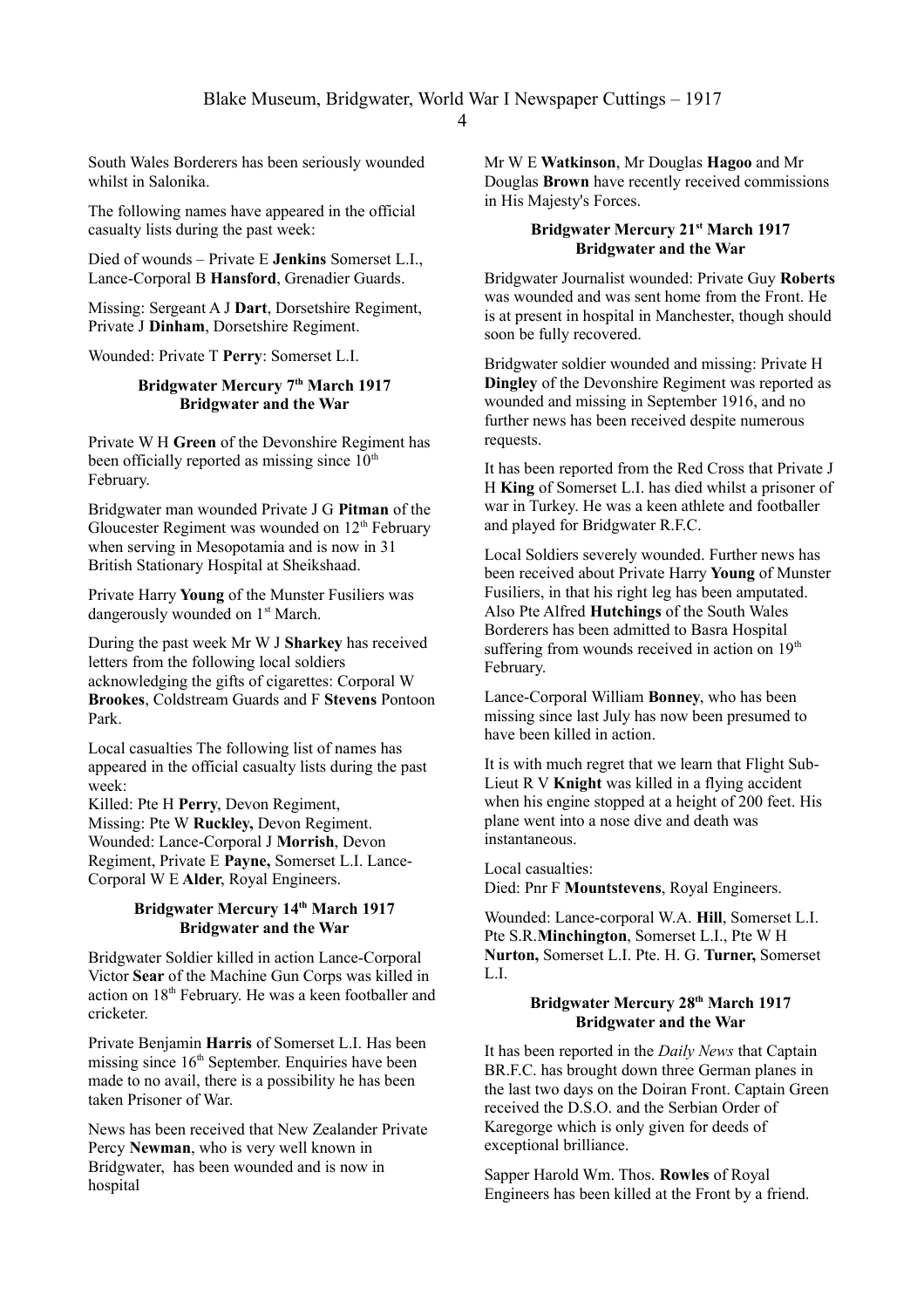This has not been reported officially but the news is definite

Puriton soldier killed in action: Sapper Tom **Stockham** of the Wessex Royal Engineers was killed by a stray bullet whilst on duty about half a mile from the front.

# **Bridgwater Mercury 4th April 1917 Bridgwater and the War**

Two more men fall in action, they have been named as Corporal Ernest **Legg** of the Bedford Regiment and Private Bertie **Fender** of the Somerset L.I.

Bridgwater Sergeant wins the D.C.M. Sergeant Stanley **Towler** has been awarded the Distinguished Conduct Medal for gallantry in action. He has also been recommended for a commission.

Bridgwater Man's Wounds: Private A **Hutchings** of the Somersets, attached to the South Wales Borderers has ,been severely wounded while serving in Mesopotamia. He is suffering from shrapnel wounds to the face but is now progressing favourably.

Local casualties: The following names have appeared in the official casualty lists during the past week – Sergt. P **Ford** Bridgwater, Somerset L.I. Lance-Cpl R **Pratt** Bridgwater, Somerset L.I. Pte A **Hutchings**, Bridgwater, South Wales Borderers, Pte E **Anderson,** Bridgwater, Middlesex Regiment – all wounded.

# **Bridgwater Mercury 11th April 1917 Bridgwater and the War**

Gunner "Collie" **Wood**, former Albion footballer is believed to have been killed in action. He was serving with the Australian Expeditionary Force. No official record has been received but a letter was returned marked "killed in action".

Mrs **Rowles** of Barclay Street has received two sympathetic letters from the Front in reference to the death of her husband – Sapper Harold William Thomas **Rowles**, the sad news was recorded in a previous issue.

## **Bridgwater Mercury 18th April 1917 Bridgwater and the War**

Three Bridgwater Men Missing: Three members of the Kut Garrison have been missing for the past sixteen months or more. Their names are: Private Wm. Ewart **King** of the Somerset L.I. (attached to the Dorset Regiment), Private Robert **Turner** of the Somerset L.I. (attached to the Oxford and Bucks L.I., and Private Henry **Creedy** of the Dorset Regiment. Enquiries have been made but no details have been received.

Private Vivian **Chant** who belonged to the Seaforth Highlanders (Canada) has died of wounds received in action in France. Originally from an old Bridgwater family who had emigrated to Canada some years ago.

Private N S **Butcher** of the Canadians, born in Othery, who has been missing since September  $27<sup>th</sup>$ last is now presumed to be dead.

Bridgwater man killed in the Persian Gulf. Lance Corporal F J **Durant** of the Wilts Regiment was killed in action in the Persian Gulf on  $29<sup>th</sup>$  March He was 29 years of age.

Death of a Prisoner of War: Private Alfred **Irish** of the Somersets (attached to the Dorsets) has died while a prisoner of war at the hands of the Turks. It is possible that he died last July but news has only just been received.

Bridgwater soldier's noble death: Driver Chas Wm **Hampson** of the A.S.C. (Field Ambulance) died of wounds in Salonika on 21<sup>st</sup> March. He was going to fetch sick and wounded men from the trenches to hospital, and was himself killed.

Corporal J **Facey** of the Somersets has been wounded. He was recently transferred from India to the front.

Sapper William **Wilkins** of the Wessex Engineers, who succumbed wounds in France on  $9<sup>th</sup>$  April has died. He was 28 years of age.

## **Bridgwater Mercury 25th April 1917 Bridgwater and the War**

North Petherton man falls in action' Lance Corporal Frederick Louis **Gray** of the Somerset L.I. was killed in action on Easter Monday. He and several others were taking shelter in a shell hole when a German shell exploded in their midst killing them all.

Bridgwater man's gallantry in action: Lance Sergeant Stanley **Towler** of the Somerset L.I. had been awarded the D.C.M. For gallantry and devotion to duty. He displayed great courage and determination. Bridgwater Men Wounded: Pte Walter **Prescott** of the Somersets has been admitted to a Canadian Hospital in France. Trooper Arthur **Hanham** of the lancers was wounded in the thigh during cavalry operations in France. He is now in hospital in Newport. Pte William Charles **Sellars** of the Somerset L.I.. He is in hospital in Newport suffering from a wound to the face. Lance-Corporal Thos **Pope** of the Devonshire Regiment is in Yeovil Hospital having been wounded in the head and hand.

Lance Corporal **Robert Pratt** of the Somerset L.I. was slightly wounded in the left cheek. Sergt. Walter Edgar **Collard** of the Wilts. Regiment received a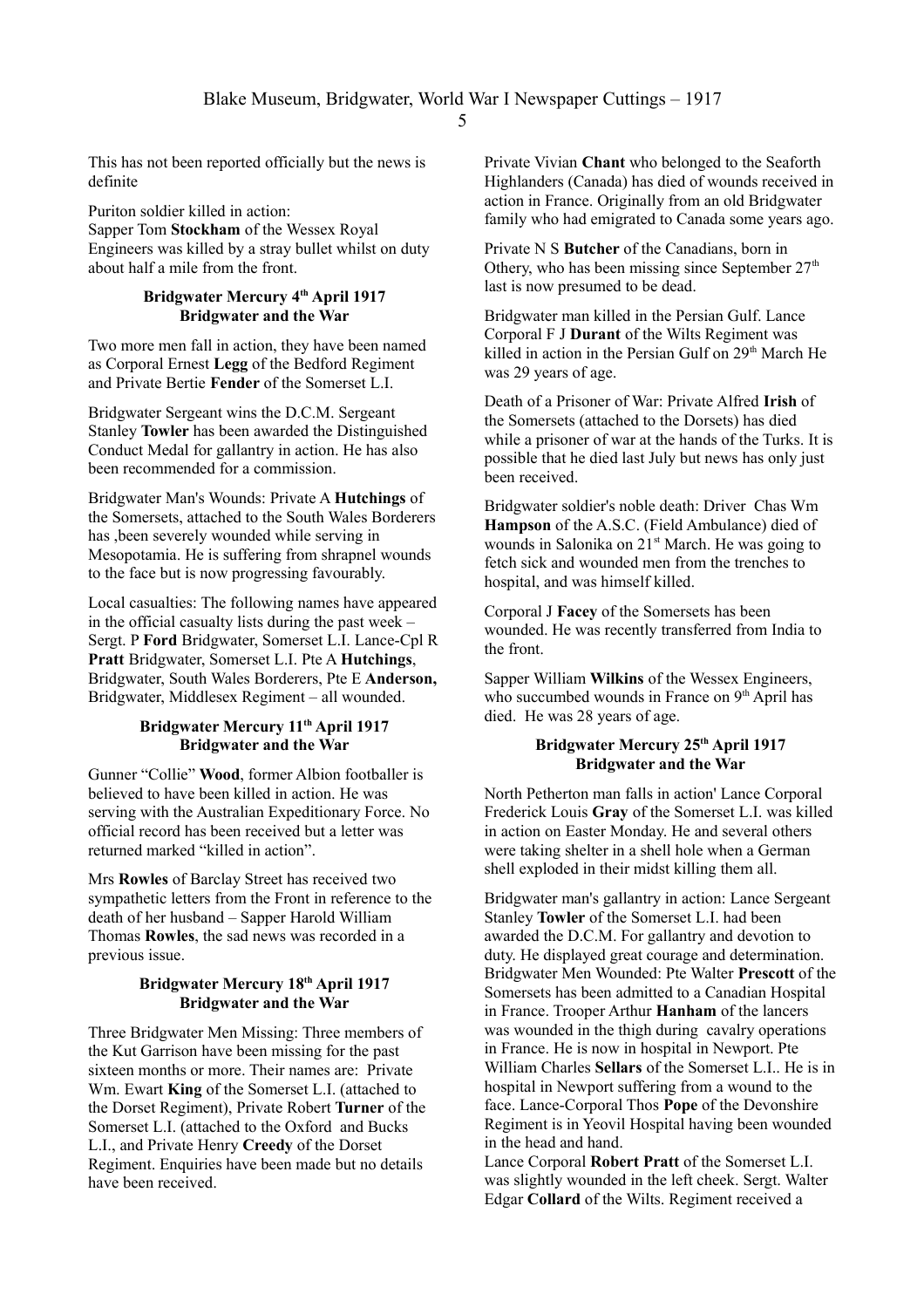severe shell wound in the right groin on  $11<sup>th</sup>$  April.

Bridgwater Canadian believed killed in action: Sergeant Arthur Leonard **Pole** has been killed in action although no official document has been received. He was a Bridgwater man who enlisted in the Canadians.

North Petherton soldier's fate: Pte William **Ruckley** of the Devons was previously reported as missing has now been reported as killed.

Local Casualties

Killed: Pte B **Fender** Somerset L.I.

Accidentally killed Sapper H Wm T **Rowley** Royal Engineers.

Died Pte E R **Hooper** Devonshire Regiment Wounded: Pte H R **Nurton** Somerset L.I. and Pte C **Hayman** Gloucester Regiment.

Local Commission: Mr **Gerald G W Bishop** has obtained a commission as second lieutenant in the  $6<sup>th</sup>$ Middlesex.

Losses in Somersets.

Killed: Sec Lieut E R **Foy** and Sec. Lieut A M **Hill**  (Yeomanry) attached to S.L.I., also Capt. S W **Wasbrough**

Died of wounds: Lieut N F **Herapath**.

**Bridgwater Mercury 2<sup>nd</sup> May 1917 Bridgwater and the War Cutting missing from the collection**

## **Bridgwater Mercury 9th May 1917 Bridgwater and the War**

Local Soldier dies of wounds: Private Walter **Hannaford** of the Somerset L.I. Has died as a result of gunshot wounds to the head.. He was in Amiens General Hospital in France.

Bridgwater Shop Assistant killed in action. Private Clifford **Chedzey** of Church Street was killed in action during a great offensive on Easter Monday He was in the Somerset Light Infantry.

Bridgwater Men Wounded: Corporal Wilfred H **Pollard** son of Alderman H W Pollard was. wounded in action on  $28<sup>th</sup>$  March, sustaining a shrapnel wound on the left shoulder. He is now home on a fortnight's leave.

Private Cecil **Saint** R.A.M.C. has been wounded in the head by a shrapnel shot. He is now out of danger. Private Tom **Widlake** of the Somersets has been wounded in the foot, which is also poisoned. He is now in hospital in Sevenoaks.

Gunner A H **Cooke** from Bristol Road has been wounded in the knee and is now in hospital in Northampton.

Sapper S **Gillingham** of the Wessex Engineers has sent a postcard to say he was wounded in the leg on 24<sup>th</sup> March

Able Seaman James Clarence **Sparks** of the Machine Gun Corps has been admitted to the Red Cross Hospital at La Touquet on  $23<sup>rd</sup>$  April suffering from a severe gunshot wound to the right arm. Received while serving with British Expeditionary Force.

Missing since September last. Bridgwater Canadian now presumed dead. Corporal W. J. **Stone,** formerly of the Hope Inn Taunton Road was reported missing in October There is every reason now to believe that he was killed in action.

Mr Paul **Rees** has been seriously wounded and is in hospital at Woolwich. He sustained shrapnel wounds in his back when a bomb exploded near him.

Bridgwater Soldier's death in a Sanatorium. Driver Ernest Victor **Board** of the A.S.C. who was invalided home from the Front a few months ago suffering from a severe chill has now died as a result of the chill and pleurisy. He was in a sanatorium in Taunton.

Bridgwater Geo. **Kingston** of the Somersets was killed in action in March. He was killed by a large shell and death was very quick. Letters have been received describing the action and subsequent loss.

Chedzoy soldier killed in action. Official notification has been received that Corporal Clifford **Stokes** of the Rifle Brigade was killed on Easter Monday. He had been wounded twice before and spent time in hospital both times, despite this he had remained cheerful.

Further enquiries have been made into the death of Sergt. Leonard Arthur Pole. He was killed on 1<sup>st</sup> March and was buried in a French Cemetery with his comrades.

Official notice has been received that Cecil Francis **Tambling** was killed in action on  $11<sup>th</sup>$  April.

Westonzoyland Soldier drowned whilst boating with a companion on the river at Abingdon. He had only just returned to duties after six days leave. Stogursey soldier dies of wounds: Private Michael **Binding** of Somerset Light Infantry, who was previously reported as seriously wounded has died at the General Canadian Hospital Boulogne from wounds to the head.

### **Bridgwater Mercury 16th May 1917 Bridgwater and the War**

A committee has been formed from the various parishes in relation to military war pensions: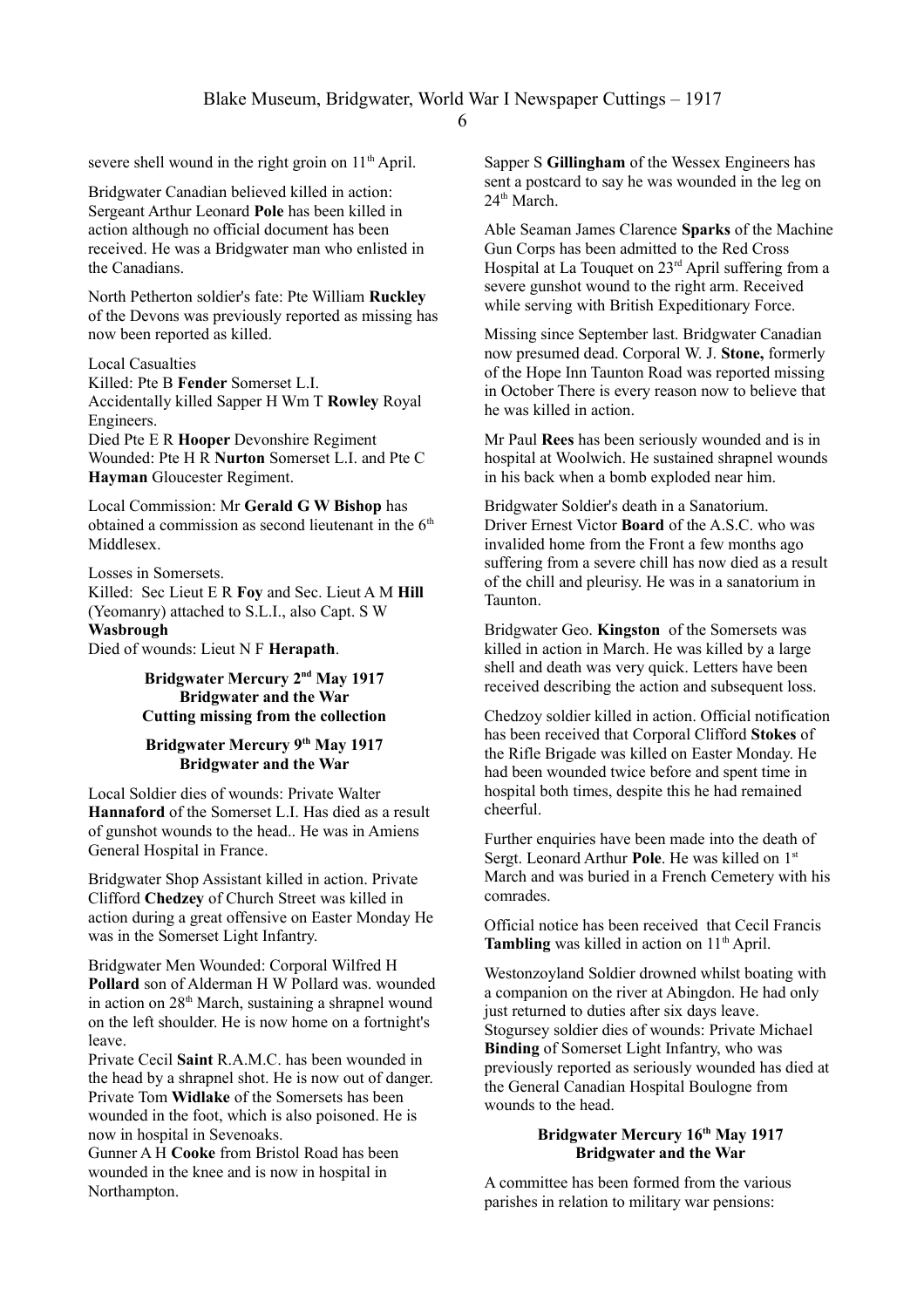Mr H **Carver**, Chilton Polden, Colonel **Westmacott**, Ashcott,Mr J **Baker** Othery, Mr J **Young**, Bridgwater without,(east), Dr G **Moorhead**, Westonzoyland, Mr R **Tilley**, Huntspill, Mr E Constable **Curtis**, North Petherton, Mr C J **Clarke** Durleigh Mr G **Lansdowne,** Aisholt, Mr T **Cuffe**, Nether Stowey, Mr J **Sheppard**, Cannington, Colonel H T. **Daniel**, Stockland Bristol, Mr J **Carter**, Wembdon Mr E **Harden,** Bridgwater without (west).

Able-seaman Arthur **Wyatt** was killed in action on April  $24<sup>th</sup>$ . He was the son of the much esteemed pastor of the Bridgwater Baptist Church, where he also preached. Several services have been held to commemorate him.

The Local Roll of Honour

Sergt. C. H. **Shire** of the Rifle Brigade was killed in action in France.

Private H J **Keirle** of the Worcester Regiment has been killed in action at Salonika.

Corporal Stanley **Bloodworth** of the Gloucesters has died from wounds received to his thigh. Gunner R **Lock** of the Welsh Fusiliers has died in action, he was killed by two bullets, one to the shoulder the other to his heart.

Former resident killed in action. Mr Victor **Bithrey**. He had moved from Bridgwater to Weymouth but was well known locally. It was very sad to hear that his brother was killed in action on the same day.

Bridgwater Officer Second-Lieut G R **Foley** of the Somersets was severely wounded on  $3<sup>rd</sup>$  May, and his left leg was amputated. This is the third time he has been wounded.

Private William Jesse **Lewis** of Somerset L.I. Has been wounded slightly in the right leg. Able Seaman **Stanley Keirle** of the "Drake" battalion suffered several shrapnel wounds in the leg and was admitted to hospital in Etaples in April. Private Walter **Day** of the Worcester Regiment was dangerously wounded in France on May  $11<sup>th</sup>$  in both legs. It was necessary to amputate one of his legs.

Private Ernest **Duddridge** of the Devonshire Regiment was wounded on 24<sup>th</sup> April but no details have been received.

Private Samuel **Gorge** of Somerset L.I. was wounded in the head and leg.

Death of well-known footballer Private George **Kingston** of the Somersets has been killed in action on  $27<sup>th</sup>$  March, when a shell burst right on top of him in a shell hole.

Local Naval Gunner believed taken prisoner. Gunner Willie **Bowering** of the Royal Navy has written to his parents saying he is a prisoner but is safe.

Private H F **Margetts** of the Oxford & Bucks Light Infantry has died from wounds in France.

Local casualties:

Killed Private H G **Langford,** Wiltshire Regiment, C. F. **Tambling**, Bridgwater Yeomanry. Lance Cpl. T. **Jeanes** Somerset L.I. Died: Gunner W R G **Russell** (Gloucester Regiment) W. H. **Pollard** (Army Service Corps) Sergt. W. C. **Styles** Yeomanry, Sergt. A **Chedzey** (Royal West Kent Regiment)

Private W **Gardiner** of the Somersets has been posted as missing.

Gifts for local soldiers and prisoners of war. Mr W J **Sharkey** of Queen Street has received many letters of thanks for gifts of smokes and food.

### Appeal for "smokes"

In a letter from Egypt Lance-Cpl F **Lewis** makes an appeal for "smokes" on behalf of himself and his comrades.

# Local Commission

Second Lieut. D Roman **Brook** has received his commission in the Royal Flying Corps. He is well known in Bridgwater

# **Bridgwater Mercury 23rd May 1917 Bridgwater and the War**

Mr A E **Manchip** son of Alderman T W Manchip of Bridgwater has passed his necessary examination for his commission as second-lieutenant in the Royal Engineers and will commence duty at Christchurch this week.

Bridgwater Gunner on Torpedoed Ship. Gunner Willie **Bowering** (who was believed to have been taken prisoner by the Turks) arrived home on Thursday. He was a naval gunner on a merchant ship which was torpedoed but not sunk. The crew took to the boats and were picked up by a French patrol boat and landed in Algeria.

## Military Funeral at Bridgwater

Full military honours attended the funeral of Private Albert **Pow,** Somerset Light Infantry, who died in hospital as a result of injuries received at the front and trench fever. The Vicar of St Mary's, the Rev. **Langham** conducted the service and the Last Post was sounded.

Private Ralph **Stuckey** of the East Kent Regiment has been officially reported as missing. He was last seen on 3rd May and it is hoped that he was taken prisoner.

Stogursey soldier missing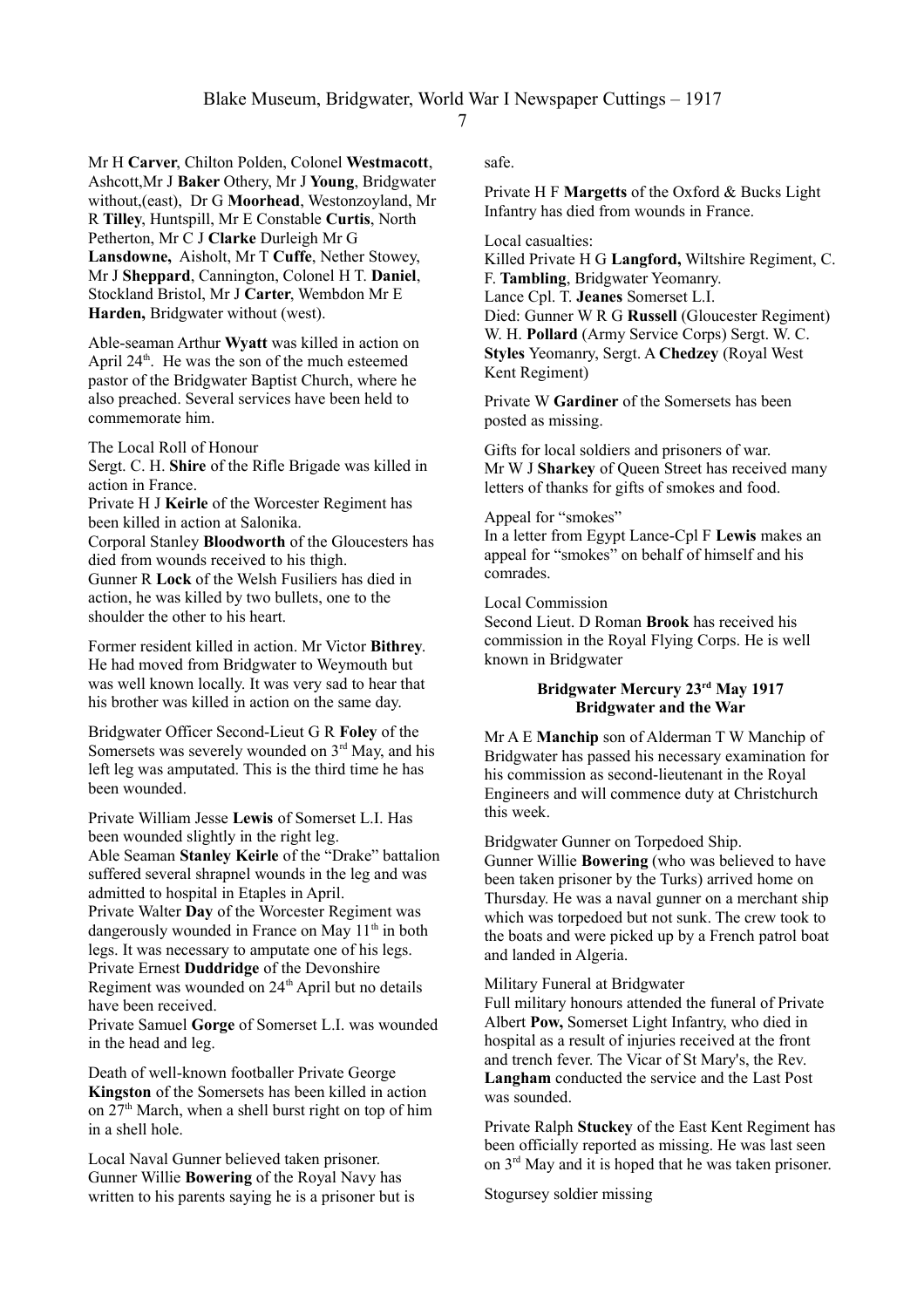Private Alfred **Kable** of the Devons was reported missing after an engagement on  $24<sup>th</sup>$  and  $25<sup>th</sup>$  April at Salonika. The hope is that he has been taken prisoner.

The Local Roll of Honour

Bridgwater men fall in action:

Private W B **Trunks** of the Machine Gun Corps was killed in action by a shell.

Private E **Chapple** was killed in action on  $9<sup>th</sup>$  April. Private F. **Williams** of the Gloucester Regiment was killed in action.

Local Officer dies of wounds.

Lieut. G. R. **Foley** of the Somersets has died from wounds. His left leg had been amputated and he got septic poisoning.

Bridgwater Men wounded:

Private A J **Way** of the Somersets was admitted to hospital at Camiers on 4<sup>th</sup> May suffering from a gunshot wound to the right thigh.

### **Bridgwter Mercury 30th May 1917 Bridgwater and the War**

Bridgwater Officer's gallantry

Temporary Second-Lieut. Ernest Lionel **Jones** of the Royal Fusiliers has been awarded the Military Cross for distinguished conduct in the field. It was reported that "He carried out a difficult reconnaissance under very heavy fire and obtained some very valuable information".

Promotion for Bridgwater Officer. Lieut. Dunstan **Corder** of the Queen's Own Worcester Hussars has been promoted to the rank of Captain.

Bridgwater man's success in Mesopotamia. Private H **Prescott** of the Somersets took part in sports at the base and won the hundred yards race in 10 4.5 seconds for which he received 25 rupees.

North Petherton soldiers' fate:

One soldier is missing, another wounded and prisoner of war.

Private George **Walter** of the Somerset L.I. is missing, while another man Private Harry **Gray** also of the Somersets is wounded and is a prisoner of war in Germany.

Gifts for local soldiers and prisoners of war Mr W J **Sharkey** is continuing in his good work sending parcels of food and smokes and has received letters of thanks from Private **Coombes** and Lance-Corporal **Butler**. Letters have been received from Driver H **Atyeo** Sergeant C **Bisgrove**, Dennis **Morse** and W. **King**.

Bridgwater Teachers and the War Funds.

Contributions have been received from West Huntspill School, Bishops Lydeard, and Woolavington.

The following members are now serving with the forces: Mr W **Bradbeer** (Albert Street) Mr **Clark** (Puriton), Mr **Thomas** ( Street), Mr **Wevill** (Stogursey) Mr **Woodward** (Eastover Boys) Mr **Bell** (North Newton) Mr **Branfield** (Sherborne) Mr **Byrne** (Cannington) Mr **Poad** (Whitecross) Mr **Ferguson** (Bishops Lydeard) Mr **Gillard** (Dr Morgans) Mr **West** (Sexey's School) Mr E J **Towler**.

Mr Norman **Reynolds** (West Huntspill) and Mr E J **Smith** (Sexey's School) have made the supreme sacrifice.

It has been reported that Gunner R **Lock** of the Welsh Fusiliers who had been thought dead is in fact safe and well.

Local Casualties:

Killed: Private F W **Church** (Royal Fusiliers) Died of Wounds: Private W **Hannaford** (Somerset L.I.)

Missing: Private **Kable** (Devonshire Regiment) Private W **Gardiner** (Somerset L.I.) Wounded: Private H G **Jones** (Royal Fusiliers) Private B **Barlow** (Oxford and Bucks L.I.) Private E **Duddridge** (Devonshire Regiment) Private E **Bailey** (Somerset L.I.,) Private R **Coombe** (Somerset L.I.) Private M **Holder** (Somerset L.I.) Private W J **Soloman** (Somerset L.I.)

Among a list of Somersets' Casualties are: E. **Bailey** 27636, W. **Soloman** 21623

## **Bridgwater Mercury 6th June 1917 Bridgwater and the War**

Local Soldier's escape from Germany – Private William **Coombe**s of Somerset L.I. Was one of eleven British soldiers who escaped German Internment Camps during the last fortnight and landed at a British Port this week. All the soldiers told of brutality received with dogs kept to harass prisoners and bite them The food conditions were horrible and they only kept alive from parcels sent to them. They tunnelled beneath a wall and hid in the woods.

Bridgwater Sergeant killed in action. Sergt Percy **Fooks** of the Devonshire Regiment was killed in action in France on May  $9<sup>th</sup>$ .

Bridgwater Man Missing: Private H **Hobbs** of the Royal Marines has been announced as missing since 28<sup>th</sup> April.

Bridgwater Soldiers' heroism. Lance Corporal W **Saunders** won the D.C.M. And details have been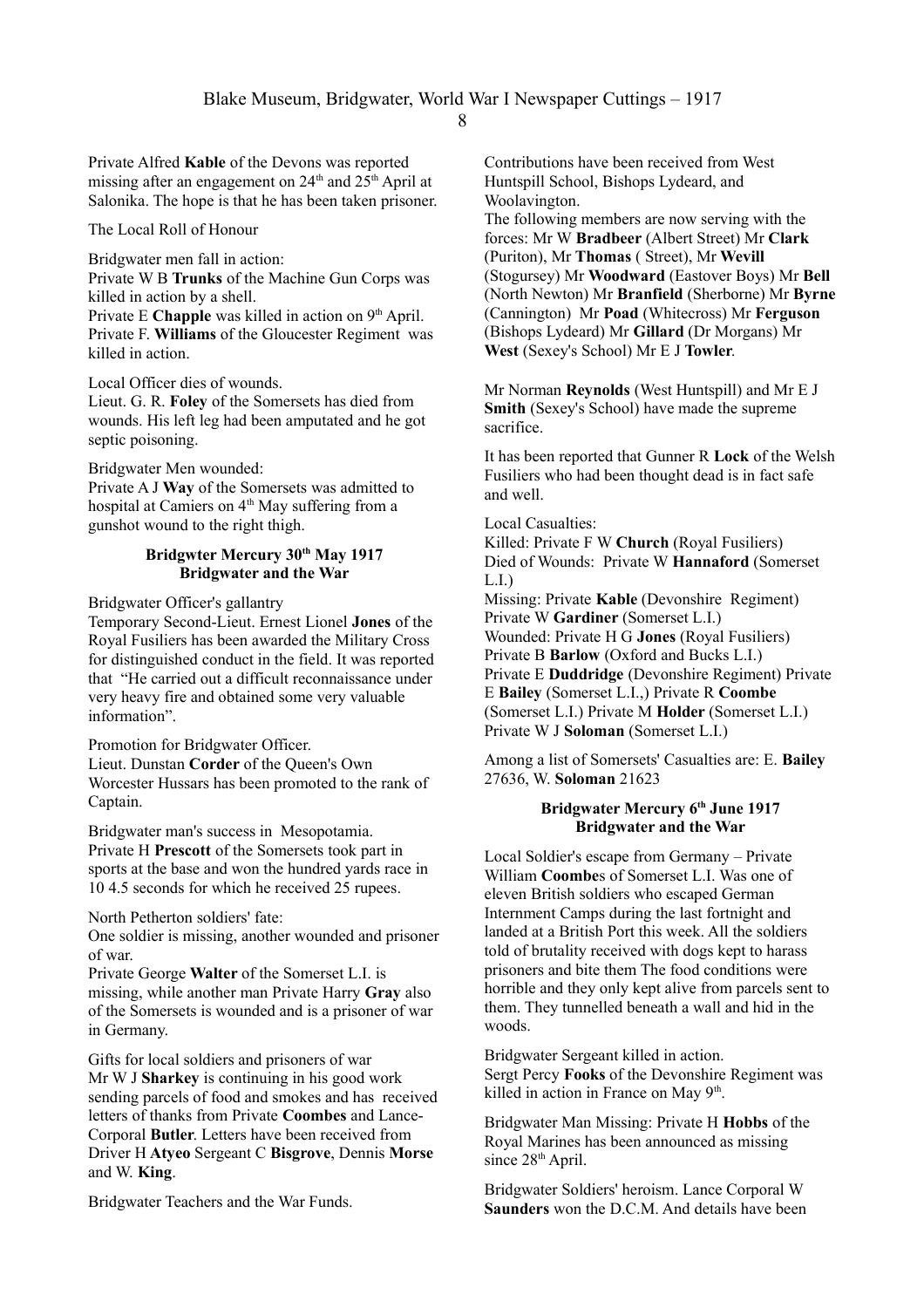given as to his bravery. He jumped into the enemy trenches and captured a German officer. Two other Germans also surrendered.

Bridgwater NCO mentioned in dispatches C.S.M.C**. Wilcox** was awarded the D.C.M. for his gallant services on the front. He was publicly presented with a gold watch at the Town Hall.

Stogursey man killed in action - Private Cecil **Crocombe** has been reported as killed in action.

Bridgwater Men win the Military Medal; Lance-Cpl Albert **Hodge** of the Canadian Royal Highlanders and Sergt Bertram Edward **Radford** of R.A.M.C. Have gained distinction having been awarded the Military Medal for meritorious service at the Front.

Bridgwater Soldier's death officially confirmed: Private Walter Benjamin **Trunks** of the Machine Gun Corps was killed in action on  $3<sup>rd</sup>$  May.

Private Henry **Porter** of the Australian Expeditionary Force, a former well-known resident of Bridgwater has been killed in action.

Bridgwater Man severely wounded: Pte John **Harden** of the Argyll and Sutherland Highlanders has been wounded whilst serving in the Balkans.

# **Bridgwater Mercury 13th June 1917 Bridgwater and the War**

Local soldier dies of wounds. Driver E **Williams** of the Army Service Corps has died as a result of wounds received on 3<sup>rd</sup> June. He was struck by a shell and never regained consciousness. He is buried at the English cemetery at Arras. He was 23 years of age.

Bridgwater men wounded:

Privat**e** F. **Chilcott** of the Highland Light Infantry has been wounded.

Lance Corporal Henry **Thicker** of the Middlesex Regiment has been wounded in the right leg and left hand.

D.C.M. for Bridgwater sergeant. Major General Western C.B. in command of Administration. Headquarters presented the D.C.M. to Lance-Sergt. Stanley J W **Towler** of the Somerset Light Infantry for conspicuous gallantry and devotion to duty. Gunner W.E. **Duckworth** was one of the gun crew of a merchant vessel which was attacked on its homeward journey by a German submarine. One of the other gunners was killed and Gunner **Duckworth** suffered bruises and shock. He is in hospital at Queenstown.

Cpl Oswald **Symons** of Somerset Light Infantry was wounded on June 1<sup>st</sup>. He was admitted to hospital in

Etaples suffering from gunshot wounds.

The Military Cross has been awarded to Captain Philip M **Broadmead**, son of Colonel Broadmead.

Stockland Bristol soldier believed drowned. Private F. G. **Davey** is reported missing and is believed to have been drowned. He was on board the transport Transylvania which was sunk in the Mediterranean on 4<sup>th</sup> May.

The official confirmation has been received that Private Henry **Porter** of the Australian Expedition Force was killed in action on May 3rd.

Local soldier injured by a bomb. Corporal Harold **Burridge** of the Cornwalls was injured last week during bombing practice on the Isle of Wight when a bomb exploded prematurely. His injuries were not severe.

Bridgwater Canadians death. Private Archie W **Beard** of the Canadians was killed in action on 1<sup>st</sup> October last year. A memorial service has been held in Canada.

Local soldier's death in a military hospital. Private W **Perry** of the Somerset L.I. Has died in hospital in Colchester after an operation for appendicitis.

Fiddington man killed in action Private A J **Seymour** of Somerset L.I. was killed in action on  $9<sup>th</sup>$  April whilst serving in France.

Comforts for local soldiers. Mr W J **Sharkey** has received another batch of interesting letters thanking him for gifts, from: Private A. J. **Way** of Somerset L.I., Driver H **Morris** A.S.C. Jim **Jarvis** (who is in the Royal Navy) C. G. **Gully** British Expeditionary Force, W. **Theaker** B.E.H F F. and Sapper L. **Adams**  B.E.F.

Private H. C. **Fudge** of Somerset L.I. has officially been declared dead. This occurred in Dinapore India. He died from cholera. He had seen action in France before being sent to India.

## Local casualties:

Killed: Pte. G. **Kingston** Somerset L.I. Gunner J **O'Brien** Royal Field Artillery, Pte. H. **Keirle** Worcester Regiment Pte. H F. **Margetts** Oxford and Bucks L.I. Died of wounds: Second-Lieut. G.R. **Foley** Somerset L.I. and Pte. G. **Boon** Somerset L.I.

Wounded: Gunner G. **Thomas** Royal Garrison Artillery, Sapper A **Sully** Royal Engineers, Pte S **Gordge** Somerset L.I. Gunner J. **Napper** Royal Field Artillery, Pte A. **Champeny** Worcester Regiment, Pte. F H **Hamblin** Worcester Regiment, Pte H G **Tucker** Worcester Regiment, and Pte J **Searle**, Somerset L.I.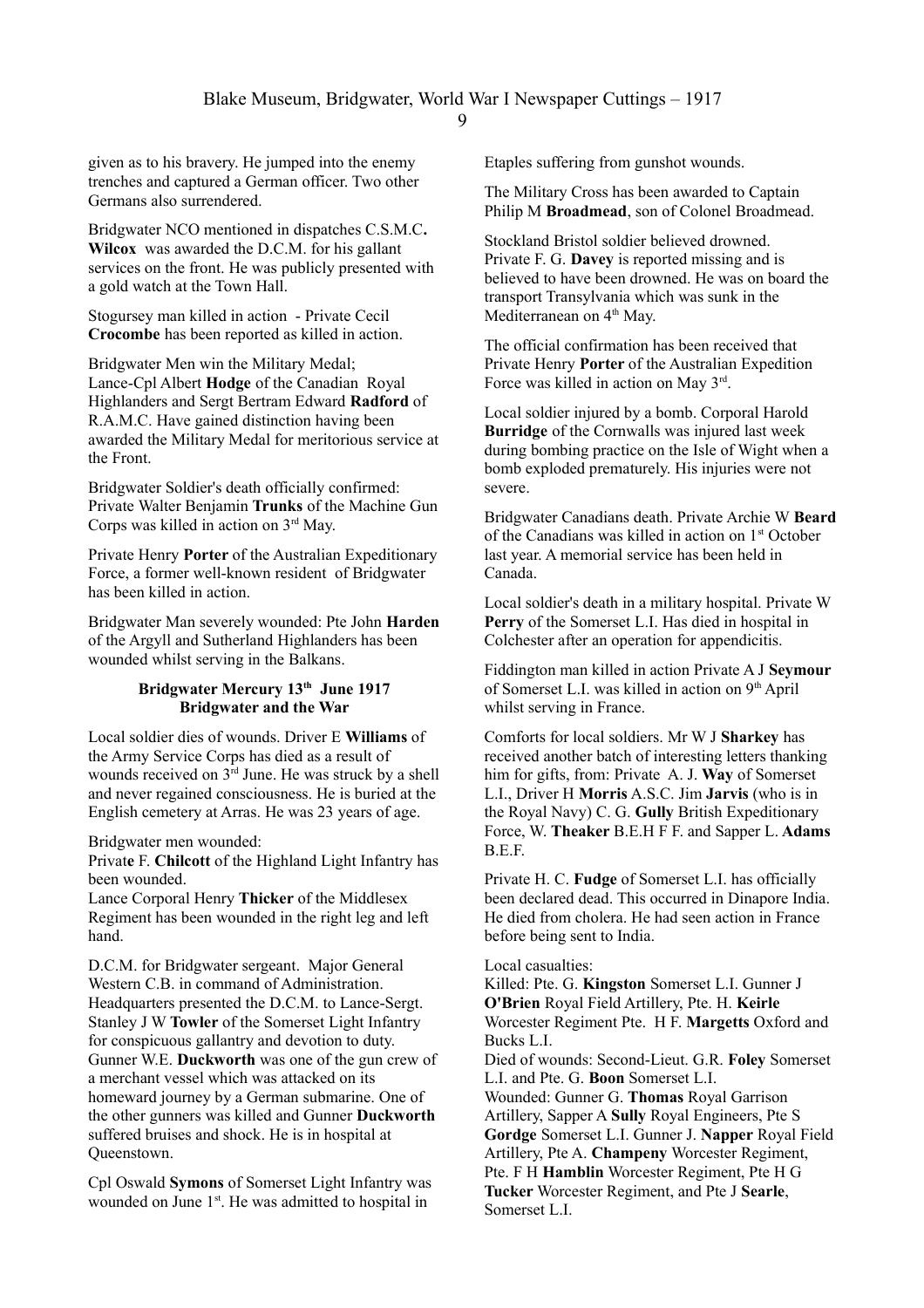#### **Bridgwater Mercury 20th June 1917 Bridgwater and the War**

Local soldier dies of wounds: Private **Clifford Redding**, Somerset L.I. has died following wounds he received in action. He had been severely wounded in the abdomen. He was 26 years old. Officers paid tribute.

Bridgwater soldier's death. Private Alfred **Irish** died while a prisoner of war in Turkey. The mayor of Toronto wrote a letter of sympathy to his sister who lives in Toronto.

Local Australian's death from wounds. Company-Sergeant Major R K **Shrimpton** of the Australian Expeditionary Force has died in a hospital in Boulogne on June  $12<sup>th</sup>$  from wounds received in action. He was a former pupil of Dr Morgans. He was 34. He was wounded in the leg and had an operation which was successful but he suffered a major haemorrhage.

Private Henry **Elson** of the East Yorkshire Regiment has written to his wife stating that he is a prisoner of war in Germany. He had previously been reported as missing.

News has been received of the safety of Private Fredk. **Williams**, Gloucester Regiment. He had been reported as missing and presumed killed but he is in fact a prisoner of war.

Pte. **Frederick George Neath** from Puriton of the Canadians was killed in action on  $13<sup>th</sup>$  April. He was a successful farmer in Canada but was born in Puriton.

During the past week Mr W J **Sharkey** of Queen Street has received letters gratefully acknowledging gifts of cigarettes from E J **Jeffrey** R.G.A. (Knowle) R. J. **Horwill** (Roseberry Avenue) Sapper H R **Bond** R.E. (Bath Road) Private E **Wilshire** , S.L.I., W.C.**James** Lance-Corporal F. **Warren** Somerset L.I. Private S **Harwood**, Gunner H. **Style** and G. **Grandfield.**

Aeroplane descends in Bridgwater. A bi-plane was spotted flying over the town at a very low altitude. He circled several times and landed at the Parks Durleigh Road, the machine was damaged.

## **Bridgwater Mercury 27th June 1917 Bridgwater and the War**

It has been learnt that Lance-Cpl W C **Durst**on of the Essex Regiment is a prisoner of war. He has been wounded in the arm and the leg.

Private Thomas **Owens** of the Welsh Borderers who

had been reported as missing, is now presumed to have been killed in action.

Bridgwater Sapper killed by shrapnel. Sapper Herbert **Ashton** of the Wessex Regiment was killed in action in France on 15<sup>th</sup> June.

Local soldier falls in action. Lance-Cpl Sidney **Chinn** of the London regiment was killed with several others by the explosion of a shell which struck the lorry on which they were travelling.

Moorlinch soldier killed. Private Austin Clifford **French** of the Somerset Light Infantry was killed in action on 3rd May. He was 19 years of age.

Company Sergeant Major A **Hucker** A.S.C. who was a member of the Bridgwater Territorials previous to the outbreak of war has been given his commission on the field and promoted to the rank of second lieutenant.

Letters of thanks have been received by W J **Sharke**y from E. **Stone** (Stolford) F. **Baker** (Bailey Street) A. E. **Phillips** (Branksome Avenue) Signaller E. **Bryant,** J. J. **Newick**, Private J. **Hooper**, W. **Bennett**, Gunner **Besley** R.F.A., G. **Warren**, A. **Stevens**, Pte. R.H**. Crowley** and Pte. W. G. **Wyatt**

Mr Charles Emanuel **Spencer**, a private in the Royal Army Medical Corps was drowned at sea on 4<sup>th</sup> May whilst on his way to Egypt with reinforcements. His body was recovered and buried at Savona.

Corporal W. J. **Stevens** of Ashcott, enlisted in the Canadian contingent has been reported as killed after previously been reported as missing.

### **Bridgwater Mercury 4th July 1917 Bridgwater and the War**

Sapper Herbert **Ashton** of the Wessex Engineers was killed in action on  $15<sup>th</sup>$  June.

Sapper J W **Storey** R.E. Was killed in action on 21<sup>st</sup> June. He was 21 years of age.

 Private Henry Chas. **Fudge** of Somerset L.I. succumbed to an attack of cholera on May 30<sup>th</sup> in India.

Local prisoners of war. Sergt. A. J. **Dart** of the Dorsets was reported as missing on 11<sup>th</sup> January. It has now been confirmed that he is a prisoner of war.

Bombadier S. V. **Moore** of Royal Canadian Horse Artillery has died of gunshot wounds received in action.

## **Bridgwater Mercury 11th July 1917 Bridgwater and the War**

Ten wounded soldiers arrived at Bridgwater Hospital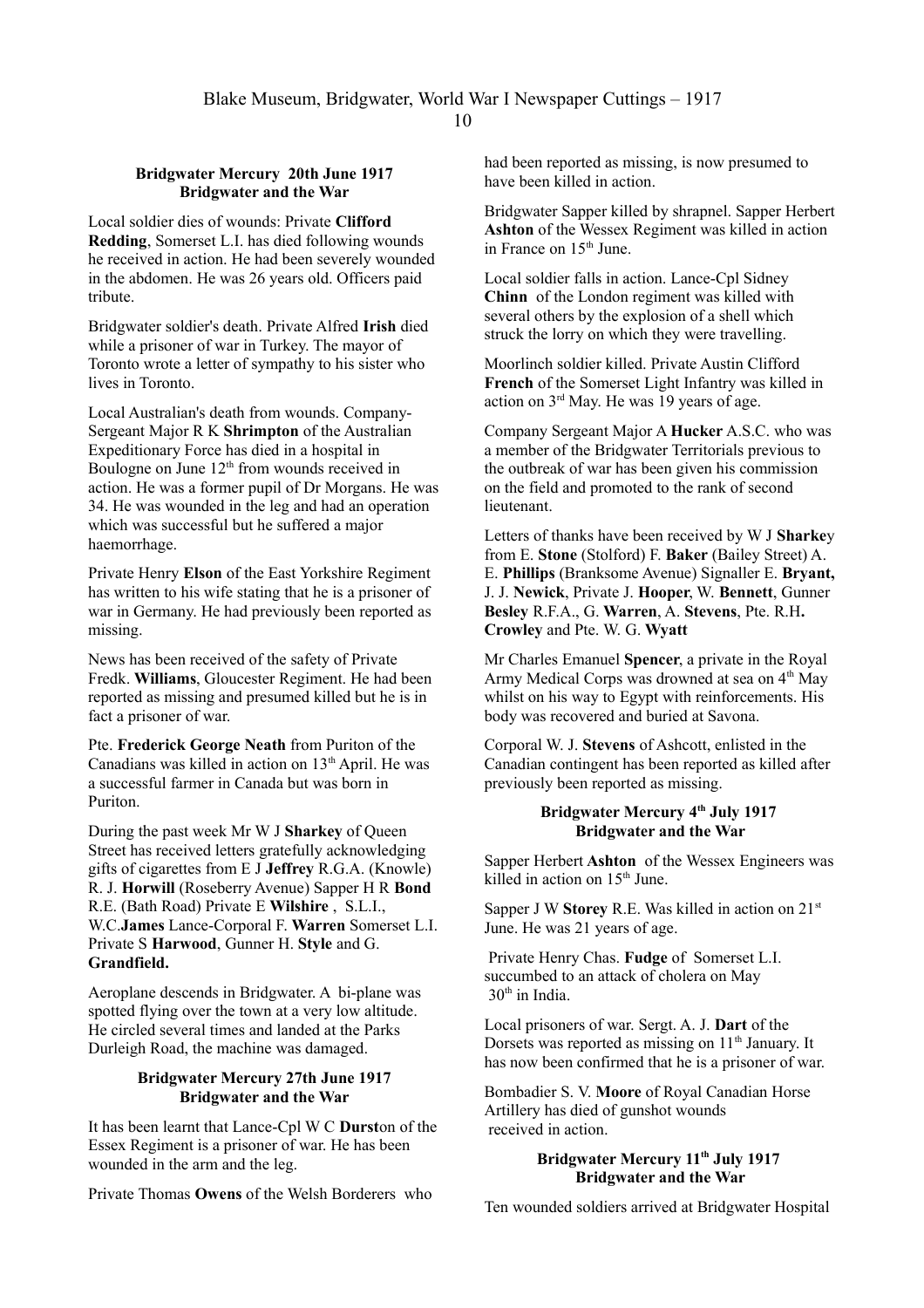on Monday and were soon made comfortable.

Private W. E. **King** of Somerset Light Infantry, who was a prisoner of war in Turkey has died of dysentery.

Huntspill soldier killed by a shell. Driver W. J. **Webb** of the Royal Field Artillery has been killed in France. A shell burst a few yards from him and he was killed instantly.

Smokes for local Royal Engineers. Miss Daisy **Tamlyn** recently forwarded a parcel of 2,000 Gold Flake cigarettes for the benefit of Bridgwater men serving in the Field Co. Royal Engineers. A letter of acknowledgement was received.

Greinton soldier dies in India. Private **James Arthur** of Greinton has died in India due to malarial fever. This occurred in Lahore on  $27<sup>th</sup>$  June.

Mr. W. J. **Sharkey** has received letters of thanks from a large number of local men serving with the forces acknowledging gifts of smokes etc.

Mr Lionel Hedley **Mogg** has been granted a commission as second-lieutenant in the 3rd Somersets.

### **Bridgwater Mercury 18th July 1917 Bridgwater and the War**

Local man Private Fredk. **Marchant** of Coldstream Guards, who was a stretcher bearer was killed instantly in the trenches by a shell on  $5<sup>th</sup>$  July.

Bridgwater man wins the D.C.M. Lance-Corporal **Pride** Royal Engineers has been awarded the Distinguished Conduct Medal for gallantry in action.

Sapper A. W. **Hodges**, Royal Engineers was killed by a shell which burst inside his billet on  $7<sup>th</sup>$  July. He was 32.

Private Samuel **Lock**, Canadian Contingency had been reported as wounded and missing. It now appears that he was killed in action on  $13<sup>th</sup>$  April.

HMS Vanguard was sunk on  $9<sup>th</sup>$  July and North Petherton lad Walter John **Spiller** rating as a Boy 1st Class was not on the list of survivors and is presumed lost.

A large batch of interesting letters has been received by Mr W J **Sharkey** thanking him for the gifts of cigarettes.

## **Bridgwater Mercury 25th July 1917 Bridgwater and the War**

Chas. E. **Bond** a former pupil of Dr Morgan's has written a highly interesting narrative of how he went into action with the First Tanks. It has been printed in *The Morganians*.

Private Robert **Hill** of the Somerset L.I. who was reported a missing last September is now officially presumed to have been killed in action.

Bridgwater Officers wounded: Lieuts, H. A. **Strong**, D. **Hagon** and G.L. **Rowe** have been wounded. They are sons of very well-known townspeople.

North Petherton Officer grievously wounded. Second-Lieut. F. **Channing** of the Somerset L.I. Has had the sight of both eyes destroyed by a gunshot wound sustained in action. He was taken to a New Zealand Hospital in France.

Private R. G. **Richards** has written an interesting letter describing his experience during the recent British advance.

Mr W. J. **Sharkey** has received further acknowledgement of money to the Prisoners of War Fund. Local soldiers also wrote thanking him for gifts of cigarettes.

# **Bridgwater Mercury 1st August 1917 Bridgwater and the War**

Cannington soldier killed by a shell Private Elias **Loveridge** of the Durham L.I. He had been reported as missing previously but an official letter has been received that he was killed with two others.

Lieut. Douglas **Hagon** of the Somersets is in a serious condition, after his right hand was shattered and it was found necessary to amputate. His parents have received a letter stating his injuries, also that he has acute septic poisoning.

Pte. Ben **Harris** of the Somersets has now been reported as killed in action on 16<sup>th</sup> September last year. He had previously been reported as missing. He was 35 and had been wounded twice before.

A postcard has been received By Mrs **Gillard** from her husband Pte. H. **Gillard** of the Somersets who had been taken prisoner at the Battle of Mons. He has been put to work in the German firing line for a while, but was in a safer place now.

Mr W. J. **Sharkey** of Queen Street has received letters of thanks for parcels of "smokes" from Gunner W J **Tarr**, Private Thomas **Kick**, Private P J **Smith,** J **Smitherson**, Corporal **Bell** and Corporal **Prew**.

On Tuesday Mrs S **Gardiner** of Polden Street received welcome information that her son Private W Gardiner of the Somerset Light Infantry, who had been missing since Easter, had rejoined his unit.

We are pleased to learn that Lieuts. H. A. **Symons** and G. L. **Rowe**, who were reported to have been wounded are both progressing favourably towards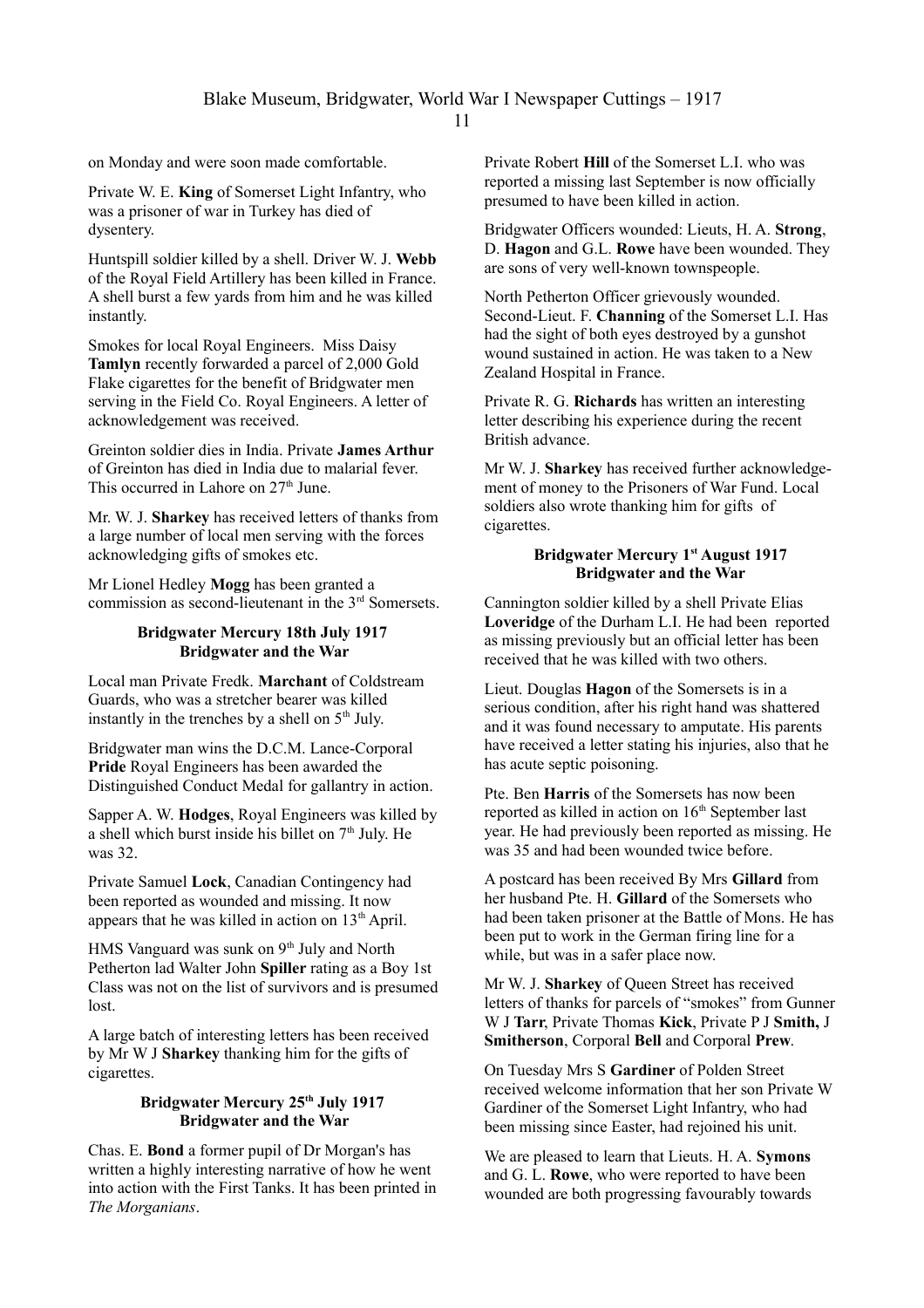recovery.

## **BRIDGWATER MERCURY 8TH AUGUST 1917 Bridgwater and the War**

Bridgwater & District Roll of Honour (scanned)

#### **Bridgwater Mercury 15th August 1917 Bridgwater and the War**

Magistrates and solicitors paid tribute to Second-Lieut. Douglas **Hagon** who died from wounds received in battle. He had previously acted as clerk to the Bridgwater magistrates during his father's illness, and had proved to be genial and courteous.

Bridgwater soldier killed in action: Private **Charles Stone** of King's Liverpool Regiment. has been killed in France and his mother has received a very complimentary letter regarding her son and his exemplary soldiering.

Fourteen wounded soldiers arrived at Bridgwater Hospital from Bristol on Thursday, twelve being serious cases.

The death occurred recently in France from wounds received in action of Private Ernest **Marles** of the Canadians. He was well known in Bridgwater, although he had been in Canada for several years. His mother now lives in Teignmouth.

Private Charles **Kift** of the Somerset Light Infantry was reported missing last September. Official notice has now been received that he was killed in action or had died since. He was 23 and lived in Stogursey.

Second-Lieut. F. H. **Norvill** of the Royal Garrison Artillery has died from gas poisoning on the Belgian front. His wife is living in Westonzoyland with her parents. It was said that he was a born leader of men, was very popular and cheerful.

It is believed that Private Walter **Palmer** has been killed in action. No official communication has been received, but Mrs Palmer his wife, received a letter from a comrade

# **Bridgwater Mercury 22nd August 1917 Bridgwater and the War**

Lieutenant Gerald C W **Bishop** has been killed in action. The son of Mr F. W. **Bishop** a solicitor He was 21 years of age. On Monday's sitting of the Magistrates sympathy was shown to Mr **Bishop**. Captain **Webb** of the Middlesex Regiment wrote a letter to Mr **Bishop** saying that Lieut. **Bishop** was killed instantly by a shell and was buried where he fell.

Sub. lieut Ernest W **Towler** of the Royal Naval Division was severely wounded on  $16<sup>th</sup>$  August and is in a Red Cross hospital in France. Two bullets went through his shoulder.

Private Wm. **Flack** serving with the Grenadier Guards in France has written to his wife saying that he has been recommended by his commanding officer for the Military Medal for meritorious conduct carrying wounded under heavy shell fire.

Second-Lieut. G. R. **Colsey** of the Somerset L.I. was admitted to the Third General Hospital at Le Treport with a slight gunshot wound to the right hand.

Driver Douglas Wm **Coombes** of the Army Service Corps was killed by a shell on  $11<sup>th</sup>$  August. He was only 19 years of age.

Official news has been received of the death of Private Wm. **Thorne** of the Welsh Regiment, which , occurred at a casualty clearing station in France on  $6<sup>th</sup>$ August following wounds received in action.

Mr W J **Sharkey** has received further acknowledgements during the past week for money and smokes from Sergt. A. E. **Crossman**, Private E. R. **David**, Private E. **Priddle** and from friends of Private S C **Burge** and Driver W **Speed**.

Private Wm. John **Chick** of the Devons was killed in action on 31<sup>st</sup> July. He was 23 years of age and had been in France previously with the Somersets.

Deaths of local men officially confirmed

Private Chas **Stone** of Kings Liverpool Regiment was killed in action in France on July 31<sup>st</sup>. Private Walter **Palmer** of the Devons was killed in action at Ypres on 31st July.

Assistant-Paymaster Archibald J **Dowdeswell** has had the Order of the Nile conferred upon him by the Sultan of Egypt.

Private Harry **Chilcott** has been admitted to hospital in France on  $15<sup>th</sup>$  August suffering from wounds in the head and chest and he is considered to be very seriously ill.

The Chaplain of a hospital in France announced that Lance-Cpl Herbert **Nicholls** of the Royal Inniskillen Fusiliers has been admitted to hospital having been wounded. He was a member of the Bijou staff.

Capt. H. A. **Foley** of the Somerset Light Infantry was wounded in the left arm in a recent attack, he is at present in hospital In London.

#### Bridgwater men wounded:

Thomas W **Partridge** of the Somersets has been wounded and is in hospital at Etaples suffering from a severe gunshot wound to the chest. Private T. **Payne** is in hospital in France suffering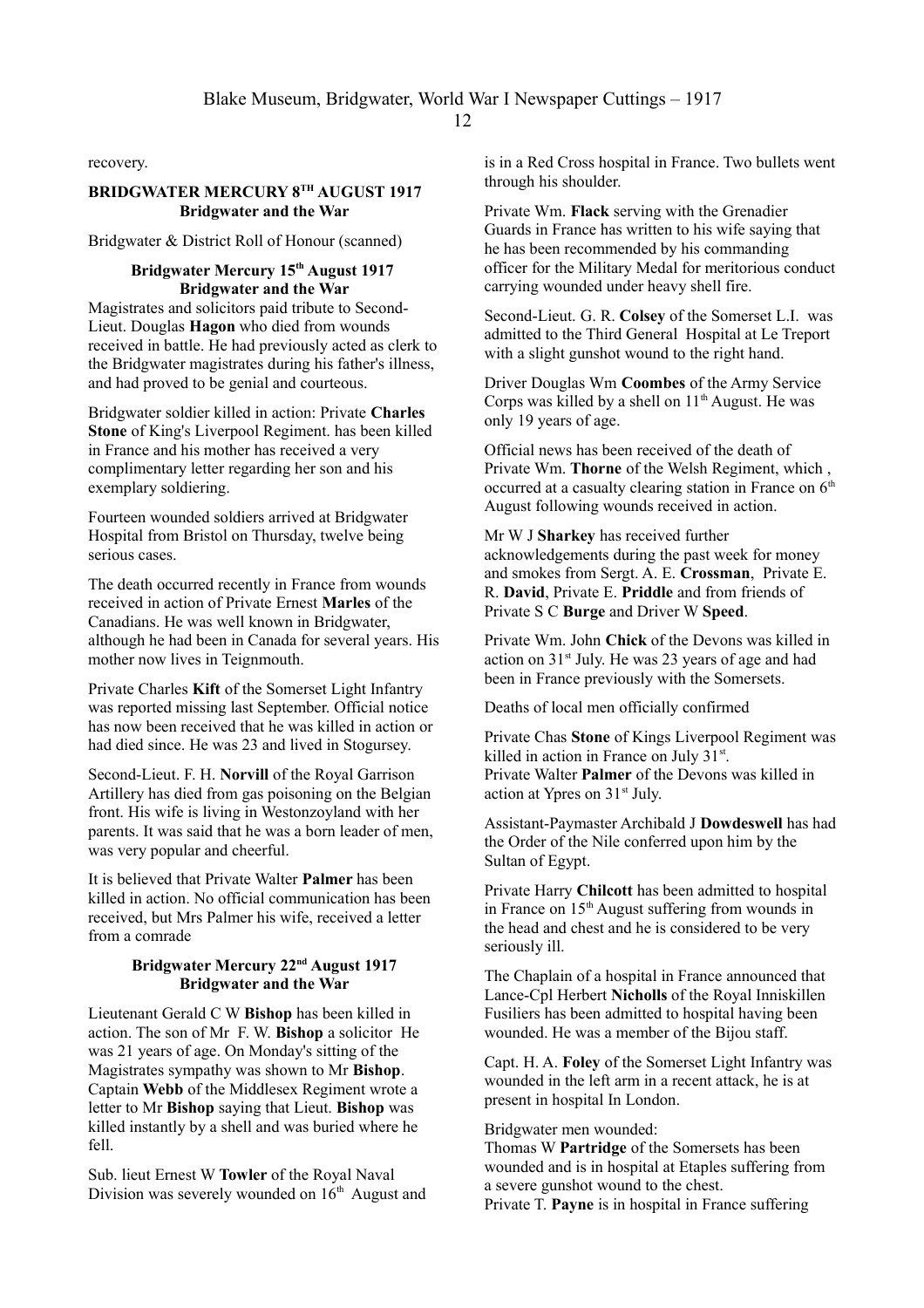from wounds to the thigh and arms.

Lance-Cpl. Wm. Geo. **Bonney** of the Somerset L.I. Has been reported missing for over a year now and it is feared that he cannot have survived and is therefore presumed killed in action.

### **Bridgwater Mercury 29th August 1917 Bridgwater and the War**

We very much regret to announce that another Bridgwater Officer has been killed in action. Second-Lieut. William **Hornsby** of the Somersets was killed in action on  $14<sup>th</sup>$  August. He originally joined the Duke of Cornwall Light Infantry. His parents live in Camden Road.

Bridgwater soldier's death from wounds. Lance-Cpl Herbert **Nicholls** of the Royal Inniskillen Fusiliers has died of his wounds after having his arm amputated. His condition worsened after admission with wounds, and it was necessary to amputate, it was his last chance of survival but he was too weak.

Private Charles Norman **Chard** of the Yorkshire Regiment has been officially reported to have been killed at the Front on 4<sup>th</sup> August. He was the son of a highly esteemed borough treasurer.

Lance-Cpl. L. **Bell** Wessex Royal Engineers. has fallen in action and although no official notification has been received, it is feared that he was killed. Private P. **Hurford** of the Sussex Regiment was killed in action on  $31<sup>st</sup>$  July.

Private J. **Cummins** of the Somerset Light Infantry was killed in action on 15<sup>th</sup> August.

#### Bridgwater men wounded:

Private William **John** of the Royal Marine L.I. Has been admitted to Southmead Hospital after suffering a bad flesh wound in the left leg received in action on 12th August. He formerly had a confectioner's business in Fore Street and St John Street. Cpl. C. **Bond** of the Royal Field Artillery was wounded by shrapnel in the left shoulder and side on 1<sup>st</sup> August. He is in hospital in Halifax. Lance-Cpl. H. E. **Hayer** of the Model Dairy has been badly wounded while serving in France. He was struck by shrapnel and is now in hospital in Halifax.

Geoffrey **Grandfield** of Over Stowey was killed by a German Sniper on  $16<sup>th</sup>$  August, he belonged to the Middlesex Regiment.

Mr Ralph **Barrington** has been gazetted as second lieutenant in the Royal Garrison Artillery as from  $5<sup>th</sup>$ August. He is now stationed at Bexhill.

Private Fred **Villis** of the Coldstream Guards was killed in action on 28<sup>th</sup> July. He was a stretcher bearer and was born in Spaxton.

Gifts for local soldiers and prisoners of war. - Mr W. **Sharkey** has received letters thanking him for his great interest, showing great appreciation.

### Borough Roll of Honour.

Mr Ernest F. **Barratt** has published an appeal for information concerning various local men who have given their lives for the country as a roll of honour is being prepared.

# **Bridgwater Mercury 5th September 1917 Bridgwater and the War**

Bridgwater soldier dies in Baghdad. Sapper Clifford Foster of the Royal Engineers has died on 22<sup>nd</sup> August from malaria. He had only left England six weeks ago.

The Town Council made sympathetic reference to the sad loss to the borough treasurer of his son Private Chas Norman **Chard**.

Private H. **Holder** was killed in action in France on 23rd August. He lived in Bridgwater for about twelve years.

Bridgwater men wounded:

Private Richmond **Hutchings** of the Somerset Light Infantry was wounded by a bullet to his left arm, and is in Stockport hospital.

Private Chas. **Hayman** of the Gloucesters is in hospital in Bristol. He was shot through the shoulder, and his right arm is now paralysed.

Gunner W. T. **Renwick** son of Mrs **Murch** of the Fleur de Lis Hotel has been detained in hospital in France suffering from dysentery. He is making satisfactory progress now.

Seaman Gunner Clifford **Hubbard** of the R.N.V.R. has been drowned through the sinking of a steamship by striking a mine.

Wounded soldiers have arrived at Bridgwater Hospital from Bristol. Fifteen of the men were "cot" cases, the remainder were "sitting-up" cases. The number of wounded soldiers in Bridgwater Hospital is now forty-four.

Private R. **House** of the Somerset Light Infantry has been officially reported as dead from wounds received in the face leg and arm. He had fought bravely to live. He originally lived in Durleigh.

News has been received of the death in action on 24<sup>th</sup> August of a young N.C.O. From Wembdon He was a signaller in the Somerset Light Infantry. He was slightly wounded by shrapnel, however he continued to signal, but was severely wounded again and died.

A letter has been received from Major C H **Fox**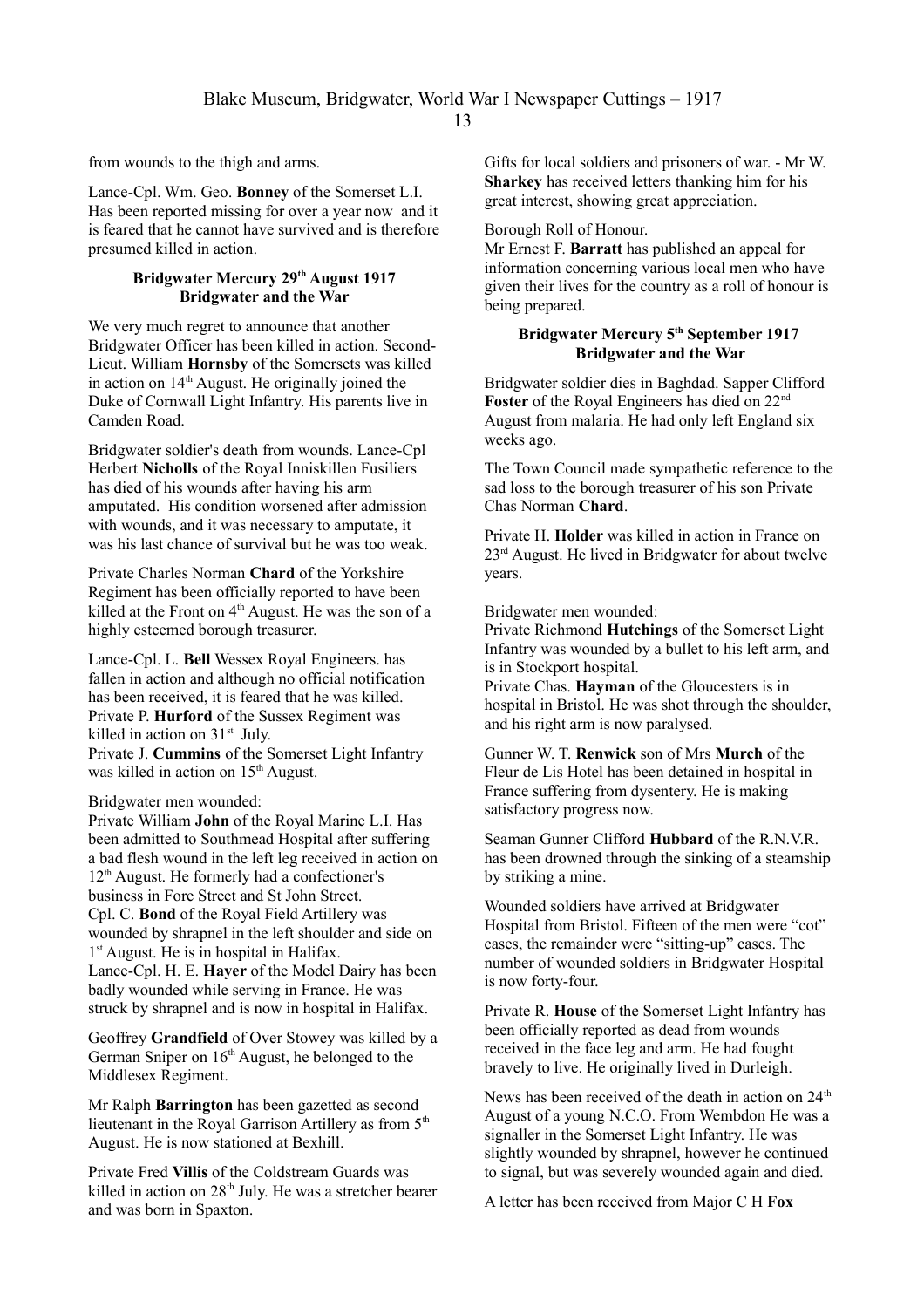Wessex Field Company regarding the death of Lance Corporal Charlie **Bell**, whose death was reported in last week's Mercury The Major wrote to the widow saying that he was an excellent N.C.O.

Gunner John **Baker** Royal Field Artillery of Pawlett was killed in action by a shell on  $25<sup>th</sup>$  August.

Private J. **Hill** of the Devon Regiment, a well-known resident of Dunwear has died in hospital after a serious illness.

Private R. **Moat** of Somerset L.I. From Somerset Bridge has been killed in action He died instantly on  $21<sup>st</sup>$  August.

Gifts for local soldiers and prisoners of war. Mr W J **Sharkey** has received letters of thanks for gifts of "smokes" etc.

Rifleman L. A. **Rowles** of London Regiment was reported as missing last year. It has now been confirmed that his body had been found and was buried.

Private Tom **Roberts** of Somerset Light Infantry has been awarded the Military Medal in a recent big attack. He is to be heartily congratulated on this honour.

## **Bridgwater Mercury 12th September 1917 Bridgwater and the War**

Major A. H **Peace** of Bridgwater has been gazetted as Lieut. Colonel in the Army Service Corps , Territorial Force as from 1<sup>st</sup> June 1916. He is at present serving in France.

Another Bridgwater man has been awarded the Military Medal, Private Ernest **Hendy** of the Somersets received the decoration for what he did in the Somersets' attack at Langemarck.

#### Bridgwater men wounded:

Private W. G. **Fudge** of Somerset L.I. Has been admitted to hospital at Winchester suffering from a gunshot wound in the hip.

Private E. **Sealey** of the Somerset Light Infantry has been seriously wounded in the abdomen and liver, a letter has been received from the casualty clearing station.

Private Benjamin **Gunningham** of the Welsh Regiment, a native of Stogursey has died of wounds received on  $10<sup>th</sup>$  July 1916. Initially he had improved but he gradually worsened and died on 22<sup>nd</sup> August.

Private Albert **Gadd** of the Somerset Light Infantry and a native of North Petherton, was wounded in action on 23rd August. He has since died.

An appeal has been made for boots and jerseys from Private H **Routley** who is on active service and wishes to form a rugby team.

E. W. D. **Ward** has appealed to readers of this paper to knit as many comforters as possible (mufflers, mittens, helmets and socks) etc.

### **Bridgwater Mercury 19th September 1917 Bridgwater and the War**

Further details were received by the borough treasurer of the death of his son Private C N **Chard**  saying he was killed instantaneously, but that it was forbidden to mention names of towns in correspondence.

#### Bridgwater men wounded

Private F. **Fudge** of the Somerset L.I. Was wounded and admitted to Stationary Hospital, Kantara, Egypt. He suffered from a gunshot wound to the head. Sergeant W. **Allen** of the Somerset Light Infantry is an inmate of a military hospital near London suffering from wounds in the arm and shoulder received in action.

Private Arthur **Butcher** of the Gloucester Regiment who lives in Cannington has been gassed and wounded. He is at present in hospital.

Private H J **Mears** of the Canadians, originally from Ashcott has died of wounds received in action in France. He was a native of Ashcott, but moved to Canada his widow lives in Canada.

A large number of casualties has been reported of young men from Burrowbridge. Almost all the young men who joined up have been killed or badly wounded.

Sapper Walter Pimm **Keirle** of the Royal Engineers killed in action in September. Also Private Tom **Painter,** who had been missing for some weeks, but a friend wrote recently and informed his parents of his death. He was badly wounded in the battle of Ypres and died in hospital. No definite news has been received regarding Private Bertie **Champion**, it is assumed that he was killed or taken prisoner.

Letters of thanks have been received by Mr W J **Sharkey** of Queen Street for gifts received.

Young Bridgwater soldier killed by a shell. Private James **Randall** of the Somerset Light Infantry has been killed by a shell on  $12<sup>th</sup>$  September. He was 21 years of age.

Fireman J B **Collis** R.N.R. Trawler section has been mentioned for gallant conduct when the steam trawler *Asama* was attacked by submarines. The ship was so badly damaged that the crew had to take to the long boats.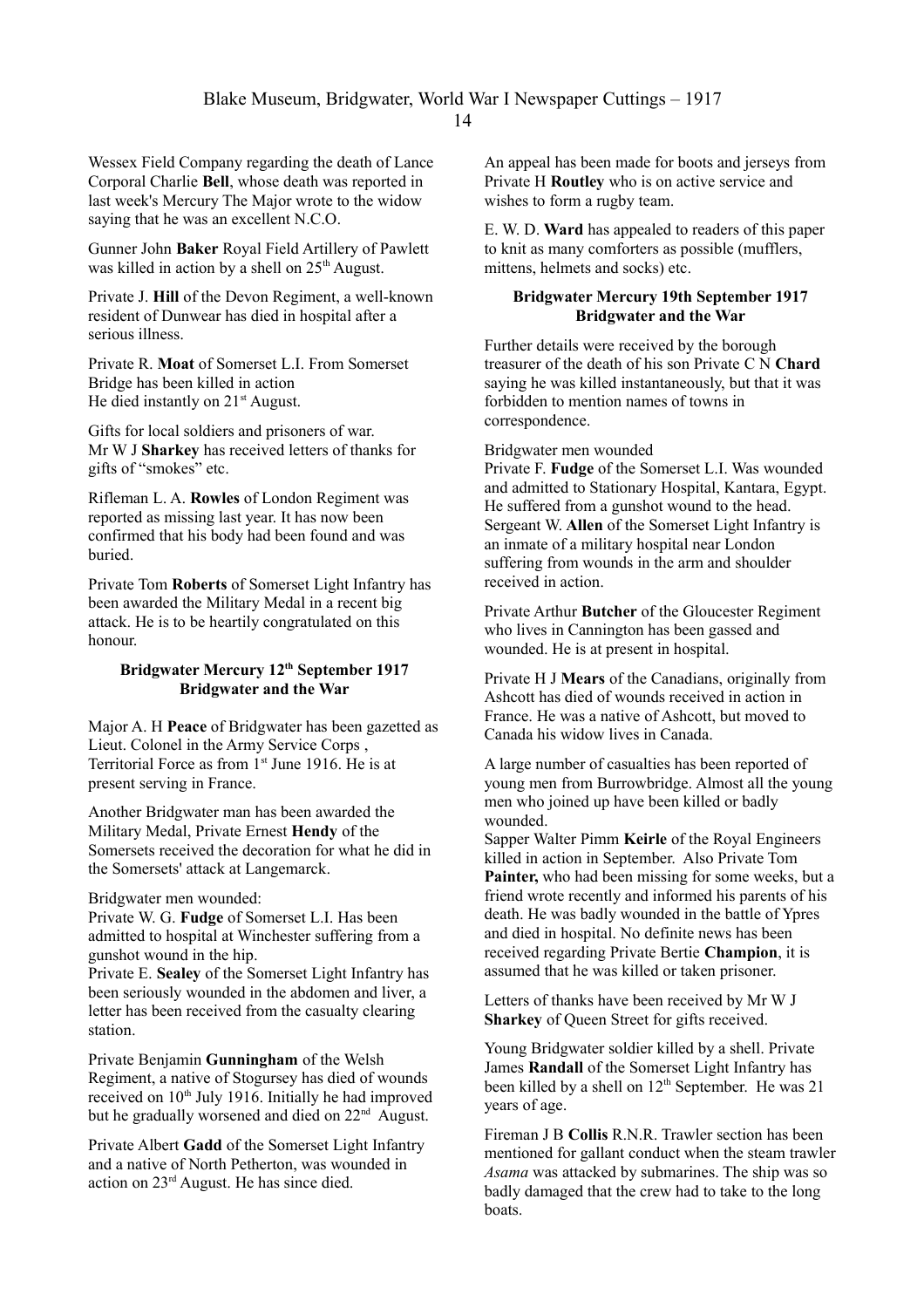Private W. F. **Webber** of Somerset Light Infantry was killed in action in Egypt, but no details have been received yet.

Catcott man dangerously wounded: Sergeant **Bartlett** R.F.A. Has been dangerously wounded, there is little hope for his recovery.

Gunner Harry **Payne** who was serving on S.S. Peerless has been taken a prisoner of war.

Mrs **Winslade** of Fordgate has received a letter from the hospital chaplain with the news that her son has died in hospital presumably of wounds, saying that he had sunk very rapidly at the end.

### **Bridgwater Mercury 26th September 1917 Bridgwater and the War**

Petty Officer W. H. **Tucker** of the Royal Navy, whose home is in King Street has written a number of poems concerning the war. He sent a copy of his poem "Long Live Gallant Belgium" to the King of Belgium, and received an acknowledgement from his Majesty.

Second-Lieut. W. E. **Watkinson** of the London Regiment has been wounded, and his wife has received a telegram saying that he has been admitted to hospital with severe wounds to his right foot and left thigh. He was a clerical officer at Bridgwater County Court offices. He is expected to recover.

Private Fredk. **Jarvis** of the Devon Regiment (attached to the Gloucester's) has died from wounds received in battle. His wife had received a letter informing her of his wounds, then another letter told her he had since died.

Commander Thomas Wyburn **Biddlecombe**, who had been reported as missing since March has now been officially reported as killed in action. He was born in Shapwick. He entered the Merchant Service before joining the Royal Navy. He then volunteered for "Special Services". A most kind and gracious letter from their Majesties the King and Queen expressing their deep regret, has been received by his widow

Many tributes have been received for Private Tom **Painter** whose death was reported last week.

It has been reported that Private A. S. **Pearse** of the Somerset L.I. was wounded in Egypt and was admitted to hospital in Kantara. Sapper E J **Sealy** of the Royal Engineers has been wounded and is now in hospital in Southampton.

Private Hubert John **Iley** of the Somersets has been seriously wounded in Egypt. It is hoped that he is improving now.

Mrs **Barbe**r of Mount Street, Bridgwater has recently received official notice that her husband Pte. Clifford **Barber** of the Somersets, attached to the Dorset Regiment was drowned in Mesopotamia a year and seven months ago.

### **Bridgwater Mercury 3rd October 1917 Bridgwater and the War**

Sapper P. A. **Day** of the Royal Engineers, son of Mr Isaac **Day** of Wembdon Farm has won the Military Medal for gallantry in France.

A bar to the Military Medal has been awarded to Sergt. F. E. **Brooks**, Wilts Regiment.

Fred **Pocock**, whose father is Staff Sergeant Major **Pocock**, of the Market House Inn, has been promoted to Captain and Adjutant. He is only 21 years of age, so it is a great distinction in one so young. It is believed that his training with the Scouts assisted him.

A commission in the Royal Garrison Artillery has been granted to Sergeant E J **Godbeer**. He lived at one time in Camden Road but emigrated to Canada. He went with his brigade to the western front and has now been awarded a captaincy.

Letters have been received by the widow of Private Wm. Francis **Webber**, whose death was reported two weeks ago. They describe the event, and said that he died doing his duty.

Bombardier Albert **Phillips** of Over Stowey has been reported as killed in action, and a letter has been received by his parents from his Commanding Officer.

Private Fred **Bush**, Leinster Regiment , a native of Stogursey, has been severely wounded. His right arm is badly injured and his left leg is broken in two places. He is now in hospital in Glasgow.

The list of casualties published on Saturday contained the following names:

Killed: Sergeant F. **Hake**, Private H **Holder**, Somerset Light Infantry.

Wounded: Somerset Light Infantry, Private S. J. **Boobyer,** E. W. **Brewer,** A. C. **Gadd,** R. **Hutchings,**  A F **Rugg,** A **Haggett,** C**. Thatcher and** F. **Timeswell.** Gloucester's, Private A L **Butcher.** Oxfords and Bucks,, Lance-Corporal W J **Davis.**

Mr W J **Sharkey** of Queen Street has received further acknowledgement from Somerset Prisoners of War Help Committee. Also letters from several soldiers with thanks for "smokes" etc.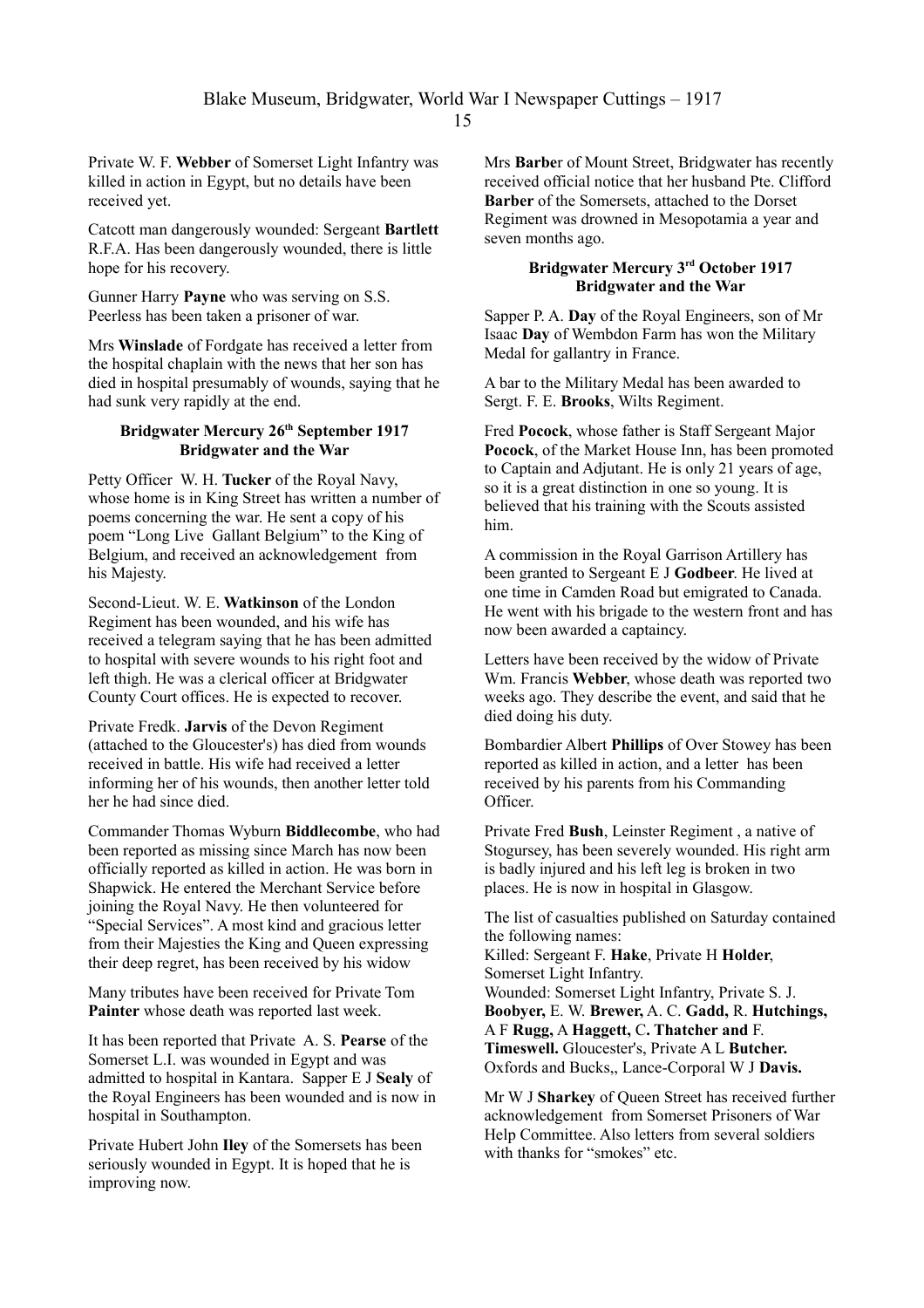### **Bridgwater Mercury 10th October 1917 Bridgwater and the War**

Lieut. J. Foster **Barham** has been awarded the Military Cross for rescuing six men who had been wounded from a burning tent, which collapsed in flames just as he had got the last man out. His father is a well known solicitor.

It has been reported that Second-lieut. A. E. **Coles** is missing, much sympathy is felt for his parents in their time of anxiety.

It was previously reported that Private H J **Iley** of the Somerset L.I. was wounded in Egypt last month. The news has now been received that he died from his wounds, much sympathy is felt for the widow and his parents.

A large number of wounded men have passed through Bridgwater Hospital. The latest batch were brought from Bristol last Wednesday and were met by a doctor and an Alderman.

Private E **Parsons** of the Royal West Surrey Regiment has been reported as killed in action.

## **Bridgwater Mercury 17th October 1917 Bridgwater and the War**

Captain W. H. **Tamlyn** of the Royal Engineers has been appointed to the rank of acting-major and to the command of a field company.

Second-Lieut. Lionel **Mogg** of Somerset L.I. Has been severely wounded in action, he has been admitted to the General Hospital Wimereux, Belgium with severe gunshot wounds to the right thigh and a fracture to the left thigh.

Private Wm. Chas **Speed** of the West Kent Regiment has been wounded and sent to hospital in Edinburgh. He received a shrapnel wound to his leg and a fractured arm.

Private Samuel **Gordg**e of the Somerset Light Infantry has been killed in action. He was hit by a shell and a comrade wrote to his parents.

Gunner S. **Pester** R.F.A. A native of Othery has been killed by a shell. He was 21 years of age. Letters have been received by his parents from an officer and a Bombardier.

North Petherton corporal wins the Military Medal: Lance-Corporal Harold **Hodges**, serving with the Royal Engineers in France has been decorated for devotion to duty and good work in the field.

Woolavington man falls in action. Pte. W. **Bawden** of Somerset L.I. Met his death on the battlefield. He was killed by a shell and a comrade wrote a letter to

his mother saying that he died instantly and felt no pain.

Former appeals for books and magazines have produced an excellent response. The books will be forwarded to the Camps Library and recreation rooms.

Mr W J **Sharkey** has received letters acknowledging gifts of donations, also gifts of "smokes" The letters are very appreciative.

Contributions have been received of fruit and vegetables from harvest thanksgiving services of Edington and Catcott Burtle. They will be passed to the Navy.

## **Bridgwater Mercury 24th October 1917 Bridgwater and the War**

Bridgwater Officer promoted. - Lieut. E. Lionel **Jones** M.C. Royal Fusiliers has been promoted to the rank of acting-captain.

Second-Lieut. Hedley **Mogg** of Somerset Light Infantry is making progress after his awful experience. He was admitted to hospital at Wimereux Belgium suffering from gunshot wounds in the right side and a fracture of the left leg. He wrote to his parents saying that he had been wounded and had lain for thirty hours in the shell hole, as it was impossible for help to be brought owing to the enemy's fire.

Second-Lieut. J. M. **Edgar** of the South Staffordshire Rgiment has been promoted to the rank of captain. He was one of the masters at Dr Morgan's school.

Lieut. G. H. **Lofthouse** East Yorkshire Regiment, previously reported as missing, has now been reported as killed on 23rd April at the battle of Arras.

Sub-Corporal H. L. **Bond** of Royal West Kent Regiment has been killed in action. He was 26 years of age and had previously served in South Africa before being drafted for service in France.

Lance-Corporal F. **Hake** of Devon Regiment has succumbed to wounds received in action on 4<sup>th</sup> October. He was a local assistant superintendent of the Prudential Assurance Company, and a wellknown cyclist.

Private Wm. Henry **Mead** of the Somerset L.I. has been wounded in the right leg while on active service in Egypt on September  $26<sup>th</sup>$  He is now in hospital in Cairo.

Sergeant P. H. **Cox** of Woolavington, who has been serving at the Front since November 1914, and has been wounded once, has been awarded the Military Medal for gallantry and devotion to duty in Ypres.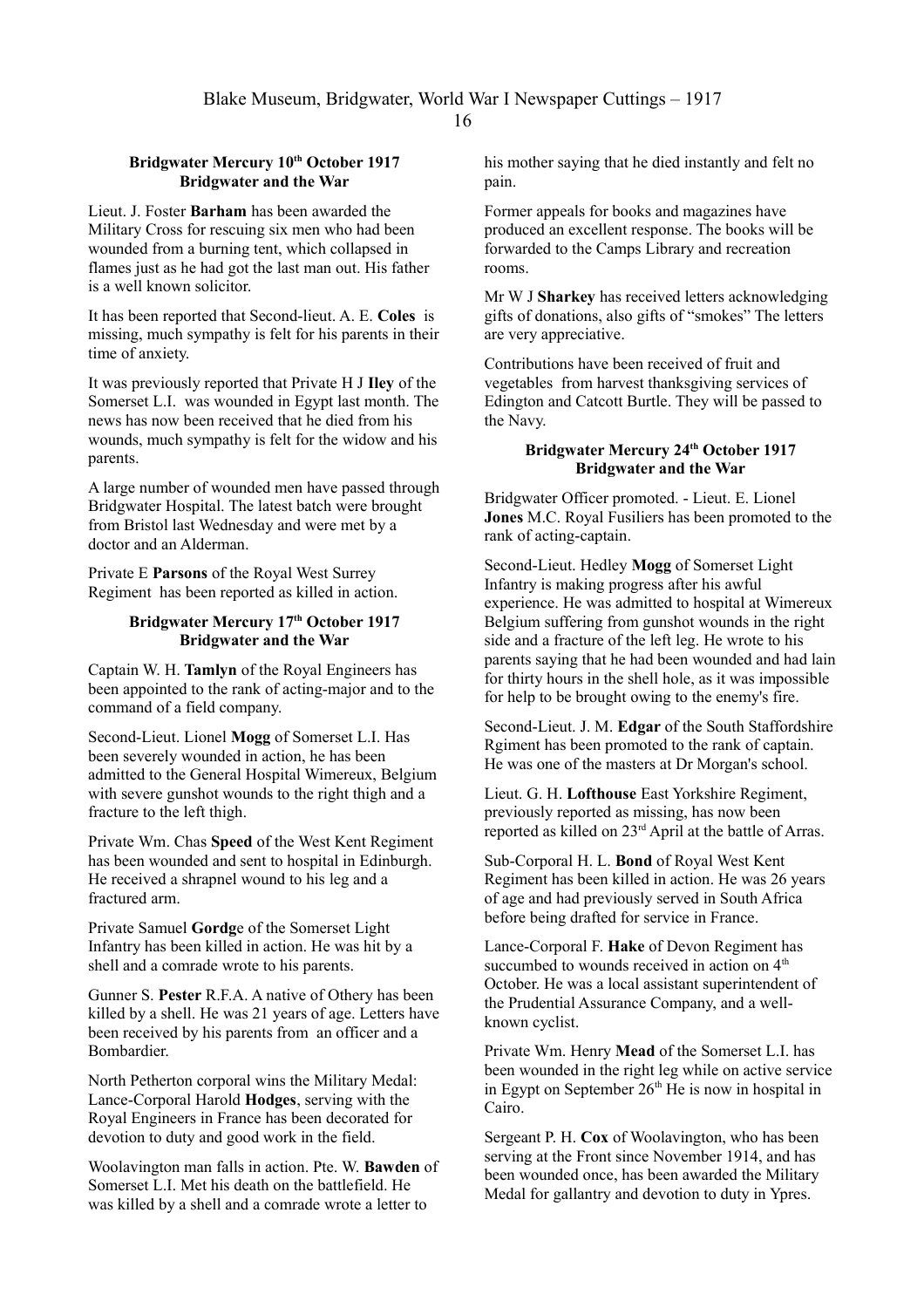Private Fredk. **Chard** of the Welsh Regiment is apparently wounded and missing. His parents received an unopened letter they sent him back marked "wounded and missing". He is 19 years of age and a former pupil of Dr Morgan's School.

A recently published list of men to whom the Military Medal has been awarded for bravery in the field contains the following names: Private E. **Hendy**, Somerset L.I. (Bridgwater) Private T. **Roberts**, Somerset L.I. (Bridgwater) It was also announced that a bar has been added to the Military Medal gained by Gunner V. J. **Baker**, R.F.A. (Bridgwater).

The sad news has been received of the death from wounds received in action on 4<sup>th</sup> October of Gunner Frank **Walford** of the Royal Garrison Artillery of Spaxton. He died in hospital.

Official news has been received that Sergt. Ernest **Bartlett** of Catcott has died of wounds. He was in a Canadian clearing hospital, it had been hoped to bring him to London for an operation, but he died .

Private William **Case** of the Canadians, formerly of East Huntspill has been killed in action on  $18<sup>th</sup>$ August. He was 42 years of age and unmarried. A letter to his sister stated that he was well liked by his fellow men and held in high esteem.

The "Royal Red Cross" has been awarded to Staff Nurse **Edith Pearce** of the Queen Alexandra Imperial Military Nursing Service Reserve. Nurse Pearce had the great honour of being personally decorated by the King at Buckingham Palace. She has done splendid service in Egypt and West Africa.

### **Bridgwater Mercury 31st October 1917 Bridgwater and the War**

Local commission. Mr L. G. **Bradfield** has obtained a commission in the 5thWorcesters. Cpl. Bradfield had previously seen service in France with the 4<sup>th</sup> Gloucester's.

Lieut. Robert **Pepperall**, Machine Gun Corps from Wembdon, has been awarded the Military Medal for gallantry in France.

A previous rumour that Private Cecil Charles **Shute** of Wembdon was missing has proved unfounded as his father has received a letter from him.

Bridgwater soldier killed by a shell. Sapper **H. H. Potter** R.E. Has been killed in action. He was killed by a shell He has been buried at Vierstaat His widow has been informed.

Bridgwater cricketer wounded. Gunner W. **Milton** of the Royal Garrison Artillery has been wounded and is now in hospital at Lewes. He is a well-known

cricketer, and his many friends wish him a speedy recovery.

Twelve more wounded soldiers arrived at the Bridgwater Hospital on Wednesday, seven cot cases and five sitting-up cases. They were met at G.W.R. Station by various dignitaries.

Second-Lieut. C. W. **Jeffreys,** Shropshire Light Infantry, who was an old Morganian, was killed in action on17th October He joined the 6th Dragoon Guards and was recommended for a commission after twelve months.

Miss Elsie. R. **Hitchcox,** of Wembdon Road has been honourably mentioned in *The Times*. She has been doing useful work with the Red Cross Nurses.

Sergt. E. K. **Broad** of Victoria Road, who has been serving with 1<sup>st</sup> London Regiment Royal Fusiliers, has recently earned a well merited promotion in being made company sergeant major.

An appeal has been made for money to buy a watch and chain for Lance-Cpl **Saunders** for his conspicuous bravery. He captured a German officer and showed great courage evading snipers.

# **Bridgwater Mercury 7th November 1917 Bridgwater and the War**

Captain Ernest **Jones**, Royal Fusiliers has been decorated with the Military Cross by his Majesty the King at Buckingham Palace.

Sapper G. W. **Doble** of the Royal Engineers was killed in action on 21<sup>st</sup> October. He was killed instantaneously by a bomb during a bombing raid. He was buried in a British military cemetery. Much compassion was felt for his parents.

Private Ernest Charles **Haysham** of the Somerset Light Infantry has won distinction in the war and has been awarded the Military Medal for gallantry in action. He wrote home that he had been involved in fighting on the Turkish line, and a colleague wrote home how brave Ernest had been.

Gunner William Henry **Burt** of the Royal Field Artillery has been seriously injured and was dangerously ill in a casualty clearing station. He suffered gunshot wounds to the abdomen and chest but is making progress.

Local soldier Private F. **Sully** of the Middlesex Regiment is reported to be missing. No news has been received for several weeks.

Lieut. W. E. **Watkinson** of Bridgwater who was wounded some time ago and is in hospital in London, has had to undergo another operation. His condition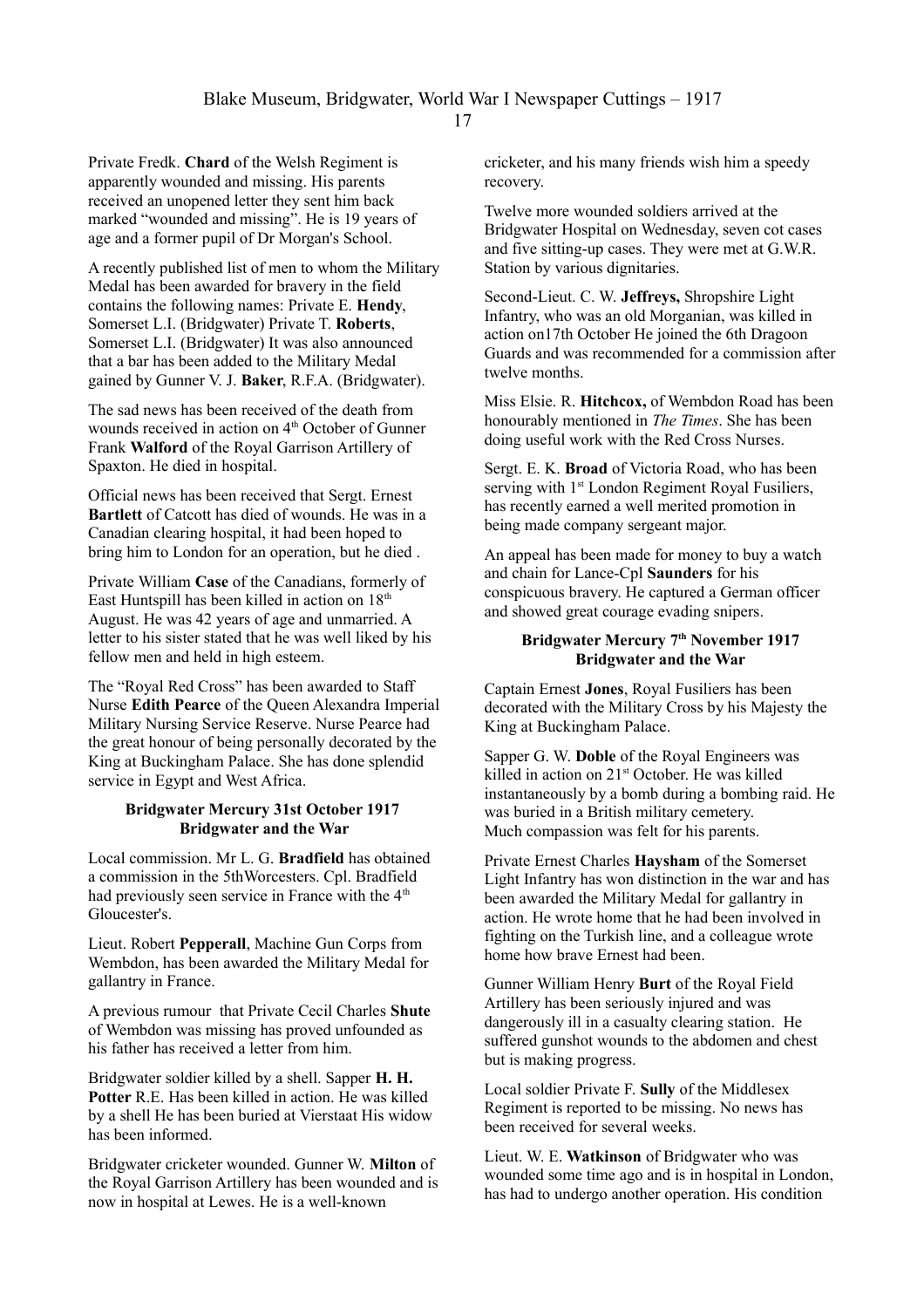is very serious.

An interesting event will follow the election of Mayor at the meeting of the Bridgwater Town Council, when a presentation of a gold watch will be made to Private William **Saunders** of 7<sup>th</sup> Battalion Somerset Light Infantry, as a recognition of his bravery which secured him the D.C.M. when serving in France. Private Saunders is now home on leave.

A military funeral took place for Private Joseph Richard **Steadman** at Wembdon Church. He was in the regulars and served at Mons. He was severely wounded on 9<sup>th</sup> October and was subsequently sent to hospital in England, but death ensued.

Private Wm. Jas. **Jarvis** of the Royal Fusiliers has been wounded and admitted to hospital. A postcard was received by his parents though no further details have been received.

Mrs **Gordge** of Union Street has received a letter from Sergt. A. **Brett** of the Somersets concerning the death of her husband Private S. **Gordge**. He states that "Sammy" was a fine soldier , and he expressed deep sympathy.

Private Edward **Venning** of the Leicester Regiment, who was previously recommended for the D.C.M. Some time ago, has been killed in action on  $7<sup>th</sup>$ October. He had been wounded the previous year. It is hoped that the D.C.M. medal will still be presented.

Private Thomas William **Baker** of the Australians, though a native of Somerset Bridge, was killed in action on 4th October. His sergeant wrote to his parents with a striking tribute.

The gallantry displayed in action by Private Tom **Ruckley** of the Hampshire Regiment has earned great commendation from the Major General and was placed on official record.. Mr and Mrs Ruckley have six sons serving their country.

A.B. Tom **Nash**, Royal Naval Division has died from wounds received during action on 28<sup>th</sup> October. A Sister at the hospital where he was taken has written to his parents. He has been buried in France. Mr & Mrs Nash also received a letter from the Royal Naval Division Record Office.

The King has been pleased to award the Military Medal for bravery on the field to Pte. **Lancaster**, Somerset Light Infantry.

Private **Hickman**, although a native of Bridgwater, and is now a Tasmanian, has been wounded and is in hospital in Tunbridge Wells. He paid a recent visit to Albert Street School and several of the pupils have written to him.

### **Bridgwater Mercury 14th November 1917 Bridgwater and the War**

Local R.A.M.C. Man's severe wounds. Private Frank **Ballinger** of the Ambulance Section Gloucester Regiment, has received a severe wound and his right foot had to be amputated. He was in a "pill box" at the time and the lower half of his foot was shot off by a shell. He is recovering satisfactorily.

Corporal F. W. **Creedy** R.E. Attached to the Canadians has been "gassed" recently. He had to be hospitalised but is doing fine.

Sapper A. J. **Seymour** R.E. Has died of wounds on 2<sup>nd</sup> November. A letter to his parents said that he had been admitted to hospital very badly wounded with no chance of recovery. He passed away quite quickly and was conscious but did not appear to be suffering. Major **Fox** of Wessex R.E. wrote to his parents saying that he had been a good and cheerful boy.

It has previously been announced that Sapper H. H. **Potter** Royal Engineers had died in action. His parents have now received an official confirmation of this sad fact.

Mrs J H **Venning** has received a letter from Lieut. J H **Carlisle** paying tribute to the late Private E **Venning** whose death was reported last week. He expressed extreme sympathy and said that his death had been instantaneous, also that he had died a soldier's death in service of King and country.

Private George **Smith** of the Devon Regiment was killed in action on  $26<sup>th</sup>$  October. The Captain of his regiment wrote to Private **Smith**'s parents describing of his death received by a shell blast.

It is pleasing to hear that Lieut. W. R. **Watkinson** who is in hospital in London is now off the critical list and he is making signs of progress.

Private W. **Jarvis** of the London Regiment has been admitted to hospital in France suffering from a gunshot wound to his right arm which is quite severe.

The parents of Gunner Wm **Burt** R.F.A. have received a letter from the sister in charge of the hospital in France saying that although their son has been severely wounded everything possible would be done for him

Mr **Sharkey** of Queen Street has received official notice informing that his son Private M **Sharkey** of the Army Service Corps is in hospital in Salonika suffering from severe pneumonia.

Sergeant Wm. J. **Gardner** of the Somersets was killed in action in Palestine in October. His widow who lives in Bath has informed his parents who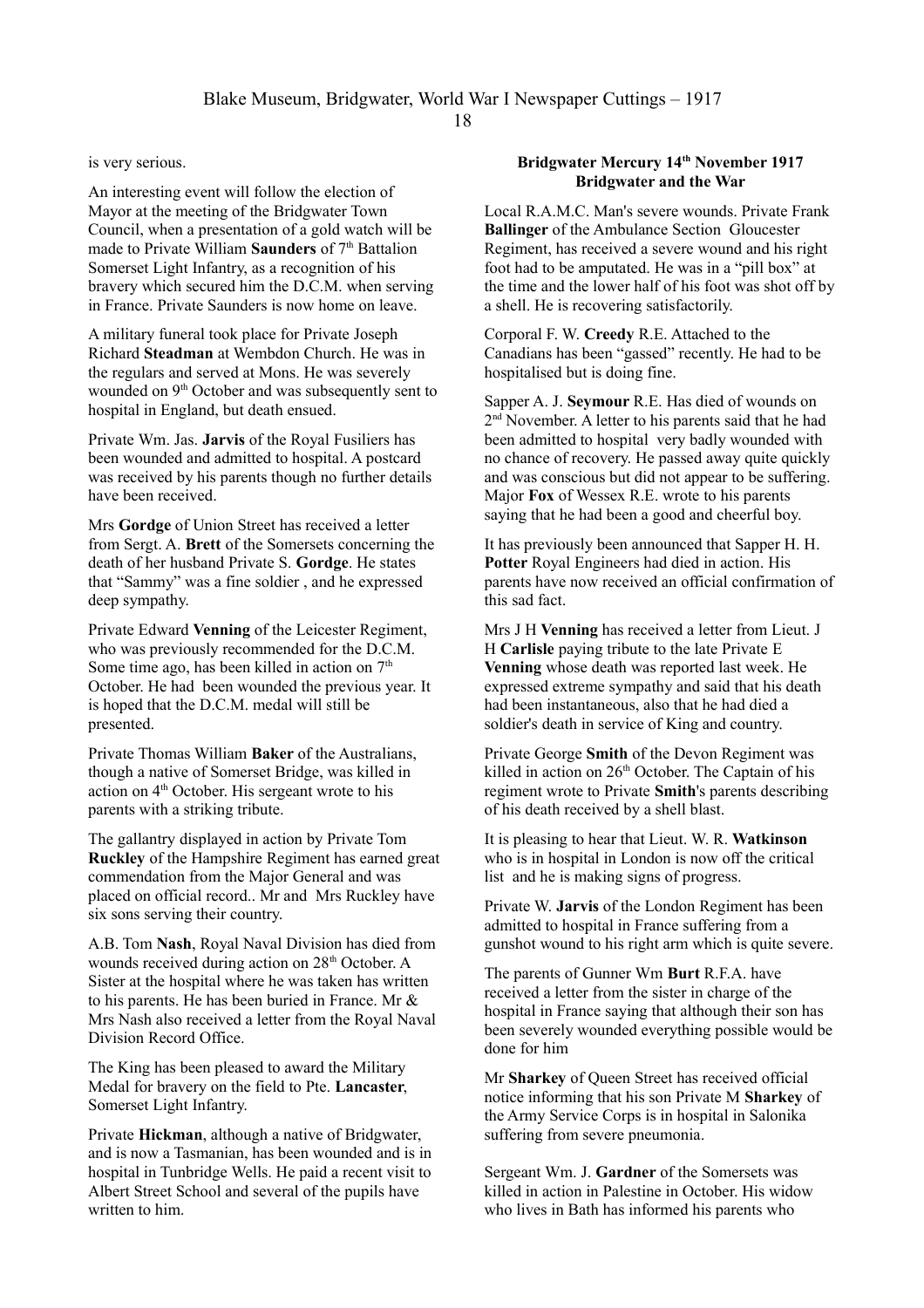reside in St John Street Bridgwater.

A presentation is to be made to Lance-Corporal Frank **Pride** of the Royal Engineers by the Loyal Halswell Lodge of Oddfellows. He has been awarded the Distinguished Conduct Medal for gallantry in action, and is therefore greatly admired.

Two more North Petherton men have been killed in action and sympathy is felt for their parents, Sapper J **Aish** was killed by a shell in France and Private E **Marks** of the Somersets has also been killed in action.

Lance-Corporal W. **Cable** of the D.C.L.I. From Moorland is in hospital in Keighley suffering from a bullet wound in the right leg. He has written a very descriptive letter to his parents of how he crawled for two miles before getting picked up. He is now progressing satisfactorily, and his mother has visited him in hospital.

Mr W. J. **Sharkey** of Queen Street has received a letter from the chairman of Somerset Prisoners of War Help Committee acknowledging further contributions. Letters have also been received from several soldiers thanking him for gifts, etc.

### **Bridgwater Mercury 21st November 1917 Bridgwater and the War**

Lieut L. H. **Palmer** S.L.I. has been gazetted to the rank of Acting-Captain in a Labour Battalion stationed at Taunton.

Mr & Mrs **Chilcott** of Wembdon have now received official confirmation that their son Private R. W. **Chilcott** of the Gloucester Regiment - who was reported missing nearly twenty months ago is now presumed to have been killed in action on 21<sup>st</sup> April 1916.

Private Henry **Fender** of the Royal Welsh Fusiliers was killed in action in Egypt on  $31<sup>st</sup>$  October. Much sympathy is felt for his parents as this is their second bereavement, another son was killed in France last March.

Able Seaman W. C. **Gilbert** was killed by a shell on 7 th November. A letter has been received by his parents stating that his death was instantaneous. He had been a brave and happy young man.

Private W. T **Byrd** of Surrey Regiment has been reported as missing since being in action on  $4<sup>th</sup>$ October.

Private George **Bushell** of the Army Service Corps has died as a result of wounds received on 9<sup>th</sup> November . He was previously an employee of the Bijou Theatre, and was of a quiet disposition.

Private Philip **Dicker** of the Cornwall Regiment has been killed in action in France recently. He was 29 years of age. Also Private Fred Courtenay has been killed in France He was 22 years old.

Lance-Corporal William **Squire** has been admitted to a Canadian General Hospital suffering from severe shrapnel injury to his back.

Corporal C. **Dibble** of the Devons has been admitted to hospital in France suffering from a slight wound to the thigh. He was transferred from the Somersets to the Devons.

Cpl George **Smith**, Wessex Royal Engineers has been killed in action. This brings the total of Stogursey men killed to twenty-one. Cpl Smith previously worked on the Fairfield Estate.

Private Percy **Woodley** from Nether Stowey, attached to the Duke of Cornwall's Light Infantry has been killed in action in France. He had only been on the front for two months and was not yet 20 years old.

Mr W. J. **Sharkey** has received further acknowledgement of gifts from the Prisoner of War Fund and several soldiers. His work is much appreciated.

A letter has been received by the mother of Able Seaman **Aish** of North Petherton from an officer, stating that he was a good sailor, brave and fearless and was very popular with the officers and men.

On Monday afternoon six more wounded soldiers arrived at Bridgwater for treatment in Hospital, all being cot cases, They were met at the station by dignitaries and moved very carefully by motor bus. There are now 37 soldiers at Bridgwater Hospital and all are making good progress.

# **Bridgwater Mercury 28th November 1917 Bridgwater and the War**

Signaller Percy **Short** R.N.D. has been killed as a result of an explosion aboard ship, there being only one survivor. He had been born in Taunton but lived in Bridgwater with his aunt and was greatly interested in the Boy Scout movement, being an assistant Scoutmaster. Much sympathy is felt for his widowed mother and other members of his family.

Private Charles James **Cockerell** of the D.C.L.I. was killed in action on November  $6<sup>th</sup>$ . Much sympathy is felt for his parents who have now received official confirmation of his death. They had previously been informed by a Wesleyan minister.

Lance-Cpl Frank **Pride**, Royal Engineers, who has been awarded the D.C.M. For gallantry in action has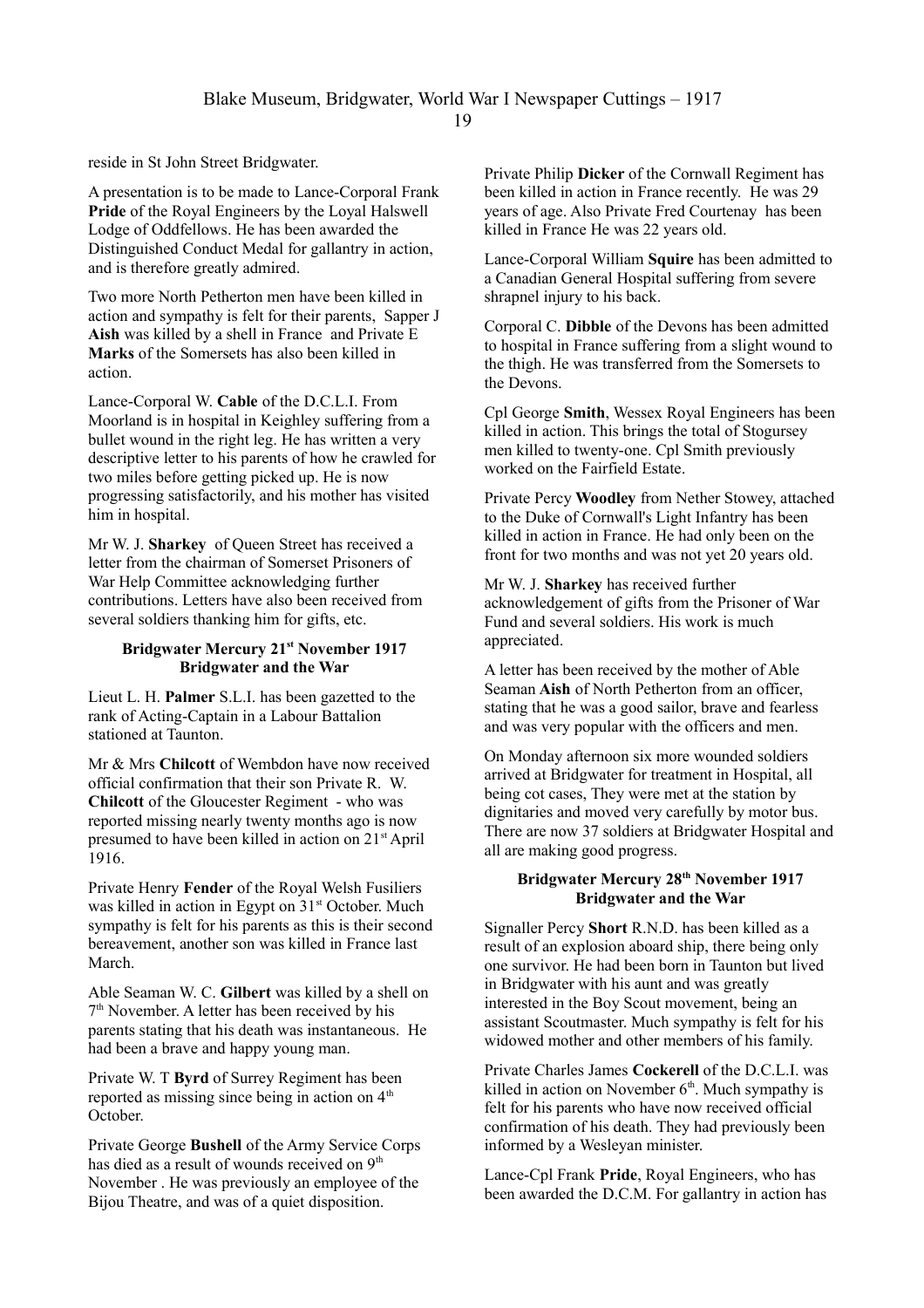been wounded and is now in hospital in Cheshire. The members of the Halswell Lodge of Oddfellows are organising a presentation to him in recognition of his having gained the D.C.M.

News has been received of local Bridgwater men wounded, i.e. Private W. C. **Thomas** of the Somerset Light Infantry is at a stationary hospital at El Arish, Egypt suffering from a gunshot wound to his face; Lance-Corporal John **Pollard** S.L.I. was admitted to hospital in Alexandria with slight gunshot wounds; Private C. H. **Baker** S.L.I. was admitted to hospital in Egypt suffering from gunshot wounds in his right arm and seriously ill, and Private W. E. **Merchant**  S.L.I. Has been admitted to hospital in Egypt suffering from gunshot wounds to his chest.

Nine more wounded soldiers arrived at Bridgwater Hospital on Thursday. They were conveyed to the hospital in vehicles lent by Bridgwater Motor Company. There are now 46 wounded soldiers in the Hospital.

The parents of Private F. G. **Davey** of the Somerset L.I. originally from Combwich and who was previously reported as missing believed dead have now received official confirmation of this sad fact.

Corporal Wallace **Stacey** of the Warwickshire Yeomany was killed in action on  $8<sup>th</sup>$  November . He was from Westonzoyland and enlisted at the age of 17 years. He has served in various campaigns including France and Egypt. He was 26 years of age.

Mrs **Walker** of Pawlett has been notified that her son Private Arthur **Walker** of the Hood Battalion, Royal Naval Division is missing. She awaits further information.

### **Bridgwater Mercury 5th December 1917 Bridgwater and the War**

Bridgwater Officer killed in Palestine – Captain Arthur Oswald **Major** of the Somerset Light Infantry was killed in action on November 23rd. Profound sympathy is felt for his father Mr Henry **Major** J.P. Captain **Major** was 42 years of age and was a most efficient officer. He joined the forces as a private and steadily worked his way through the ranks. He served for three years before being transferred to Egypt. He attended Dr Morgan's School and he was very proficient at sport, playing hockey for the county. He had many skills and was a sidesman at St. Mary's Church, also taking bible classes. Many tributes have been paid to him.

A telegram has been received bringing news that Lieutenant A. M. **Foster** of Somerset Light Infantry has been wounded in Palestine on 23<sup>rd</sup> November. No further information has been received at present.

Able Seaman Horace **Bell** of Howe Battalion Royal Naval Division has been posted as missing since  $26<sup>th</sup>$ October. His mother has received a letter stating that he has been wounded and his whereabouts are not known. He is 19 years of age.

Mrs **Bushell** of Stogursey has received further news of the death of her husband Private George **Bushell.** A.S.C. A letter from Second-Lieut. H. F. **Bateman** said that he was badly wounded by a German aeroplane and though taken to hospital he died the next day. He had been a very good soldier, and was respected and loved by all.

Rifleman F. T. J. **Cattle** of Kings Royal Rifles was killed in action by the concussion of a shell on  $18<sup>th</sup>$ November. A letter to his parents said that he had suffered no pain and death was very quick. He was 19 years of age. Before enlisting he had been a porter for G.W.R.

Captain Gerald Banes **Walker** from North Petherton of Somerset Light Infantry has been killed in action in Palestine on 22nd November. He had been in India where he obtained his commission and was transferred to Palestine a few months ago.

News has been received that Private William Charles **Martin** of the Canadians has been reported as missing. He had only been at the front for two weeks.

A soldier from Goathurst – Lance-Corporal William Henry **Burge** of the Somerset Light Infantry was killed in action on  $12<sup>th</sup>$  November, much sympathy is felt for his parents.

Reports have been received that two Bridgwater men have been wounded. Private John **Barber,** Somerset Light Infantry, a well known local footballer, has had his left arm very badly crushed. Also Sergt. T**. Billings**, Somerset Light Infantry, another footballer has been admitted to hospital at El Arish suffering from a gunshot wound to the head.

Private Thomas **Hodge** from Enmore has died in France. His parents had been summoned and were able to see him before the end.

Lance-Cpl W. J. **Pitman** of the Loyal North Lancashire Regiment, a former resident of the town, has recently received a commendation from his Lieutenant-Colonel, for gallant conduct and devotion to duty. He was shot through the muscle of his left arm on October 28th and is now in hospital at Leith, Scotland.

Sergt. L. F. **Rood** has been promoted to the rank of Second-Lieutenant in the Indian Army. He has been serving in India and is an old boy of Dr Morgan's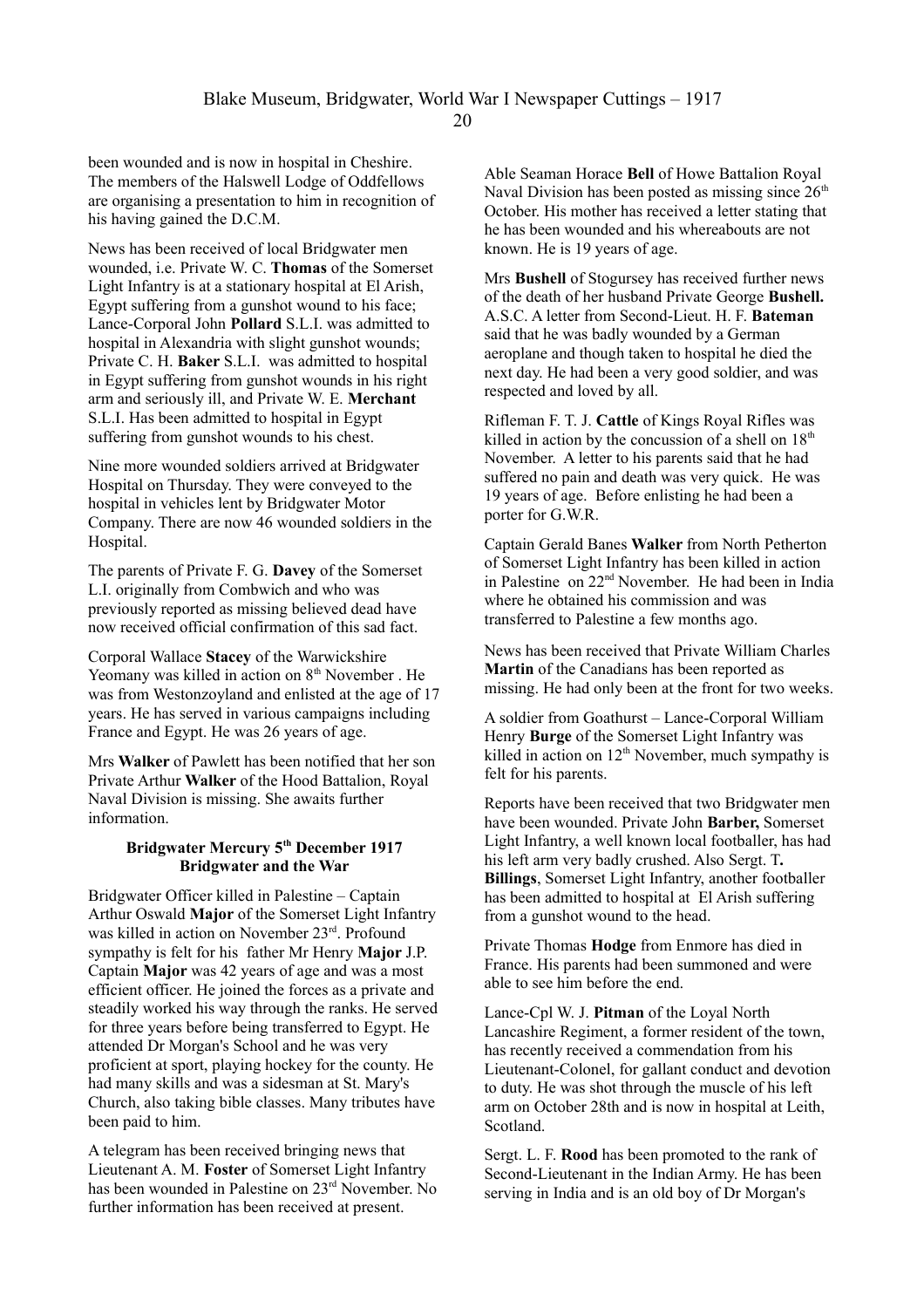School.

#### **Bridgwater Mercury 12th December 1917 Bridgwater and the War**

Local Sergt. Major has been killed in action. Co. Sergt. Major W K **Broad,** Royal Fusiliers fell in action on 2nd December. He was well known and highly esteemed in Bridgwater, working at Nicholls drapery on the Cornhill. He was prominent in the Boys Brigade movement. He had seen much active service and was recently specially commended for distinguished conduct in the field.

Private H. **Haysham** Somerset Light Infantry was killed in Palestine on 22<sup>nd</sup> November. He was well known locally and was a keen rugby player, playing for the Bridgwater club. He was employed by H J  $\&$ C Major Ltd.

Lance-Corpl J M **Barnard** was killed in action in Palestine on 22nd November. He attended Dr Morgan's school and at the time of the outbreak of war was at Bristol University studying for a schoolmaster's certificate. He had previously been serving in India before being transferred to Palestine.

Gunner W. G. **Woolcott**, who won the Military Medal on  $54<sup>th</sup>$  November, and who was also slightly wounded was presented with a silver wrist watch and 100 Gold Flake cigarettes by his fellow workers at the Goods Department. The presentation took place in Barry at the Ship Hotel.

Major Harry **Archer** D.S.O. Devon Regiment was killed in France by a shell wound in the head on Sunday 25<sup>th</sup> November He never regained consciousness. It was only last month that he received the D.S.O. from the King at Buckingham Palace. It was conferred on his for special gallantry. He had been in the thick of the fighting for three years. He was well known in Somerset, particularly in cricketing circles. A memorial service was held at Holford Church. Muffled peals were rung before and after the service.

We have now received information on Second-Lieut Arnold **Foster** of Somerset L.I. It had previously been reported that he was wounded, without details, we now know he was admitted to hospital with gunshot wounds in the left shoulder

Private E. J. **Mockridge** of Royal West Kent Regiment, a resident of Wembdon, has been reported as missing since  $12<sup>th</sup>$  October. A letter has been sent to his wife informing her.

Walter **Giles** of Nether Stowey of the Somerset Light Infantry was killed in action on  $29<sup>th</sup>$  November in

Egypt. Before being called up he was employed by Mr H Tarr butcher.

The following men have been wounded in Palestine: Private Wm. **Creedy** of Somerset Light Infantry was wounded on 23<sup>rd</sup> November.

Co-Sergt. Major F. **Loxston** of Somerset Light Infantry was also wounded on 23rd November.

Local casualties:

Killed: Private W. **Adams** (Bridgwater), Lance-Cpl W. H. **Burge** and Private H. **Savidge** all of Somerset Light Infantry.

Wounded: Cpl. C. **Doble** of Devon Regiment, Sergt. F. **Adams** (Bridgwater), Private A. J. H. **Biddiscombe** (Bridgwater), Private A **Cavill**  (Spaxton) Private P J **Cox** (Bridgwater) Lance-Corporal F. W. **Hill** (Bridgwater) Private A. E. **King** (Combwich) Lance-Cpl J. **Pollard** (Bridgwater) and Private W. G. **Thomas** (Bridgwater), all from Somerset Light Infantry.

News has been received of the death of Private Alfred B. **Iley**, attached to the Northumberland Fusiliers from typhoid fever at Baghdad on December 1<sup>st</sup>. This is the second bereavement for his parents who lost another son having died of wounds in Egypt.

Five more wounded soldiers arrived at Bridgwater Hospital on Tuesday. Four being "cot" cases. They were met at the station by Dr Wilberforce **Thompson** and were transferred by G.W.R. ambulance men.

Mr W. J. **Sharkey** has recently composed a fresh series of poems which are now on sale at a moderate price of one penny. Proceeds will be devoted to the same patriotic object, to provide comfort for the troops. He has received grateful letters of thanks for parcels sent by him to soldiers, thanking him for "smokes" etc.

## **Bridgwater Mercury 19th December 1917 Bridgwater and the War**

The sale of war bonds in Bridgwater during the week ending December  $8<sup>th</sup>$  was £42,060 through the Bridgwater Banks, this is five times the amount expected and brings the total for ten weeks up to £70,160, which is excellent. The amount sold through local banks last week was £7,581.

We have received details of the death of Gunner H. A. **Fry** from Moorlinch. His ship was reported as sunk by hostile gunfire on 23<sup>rd</sup> November and unfortunately he lost his life two days later. His body was brought to port and conveyed home on 1<sup>st</sup> December The funeral took place at Sutton Mallet on 5 th December. There were many floral tributes and a memorial service was held on Sunday evening at Moorlinch church.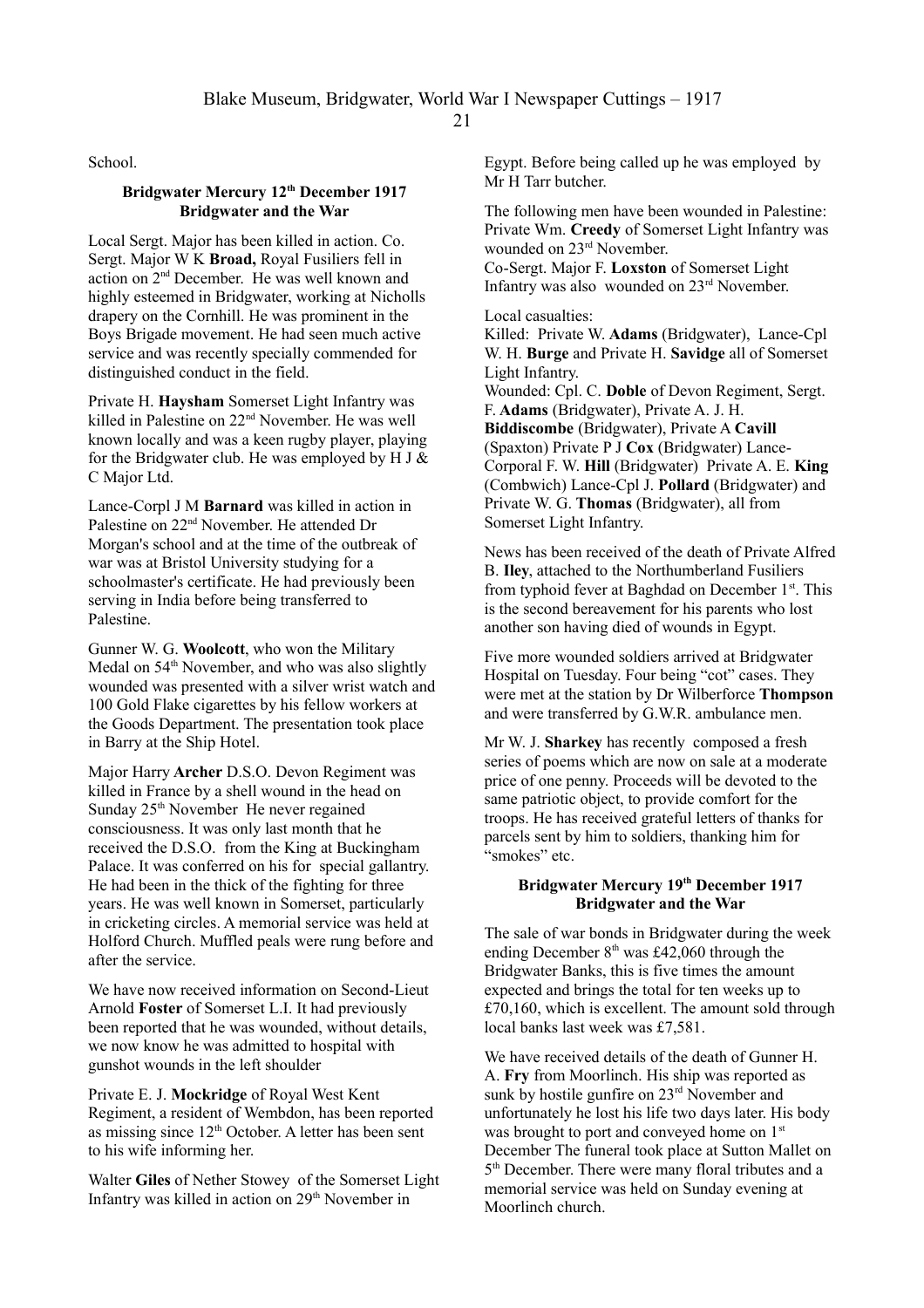Several more Bridgwater men have fallen in action:

Corporal H. **Tottle**, Somerset Light Infantry – killed in action in Palestine on  $20<sup>th</sup>$  November, having transferred there from India. His mother received a letter from him the same day as she received the bad news of his death.

Private H. **Sully**, Middlesex Regiment is reported as having been killed in action, on or after  $17<sup>th</sup>$  October. He had been sent to France in April, and his wife having not heard from him had written to the War Office. She received a letter from them on  $10^{th}$ December reporting that he was on the casualty list.

Private H **Bale** Highland L.I. - After hearing the news unofficially, Mrs Bale has now received official news that Private Bale was killed in action on 2nd December. He died instantaneously and felt no pain.

Private R. **Mitchell** Labour Battalion. He had only been at the front for two months, and he was killed by a shell on December  $10<sup>th</sup>$ . His death was instantaneous.

We reported the death of Co,Sergeant. Major Wm. **Knowles** of the London Regiment in the last issue of this paper. His father has received a sympathetic letter from Rev. F. Colborne the chaplain to the forces saying that his son had been given a Christian burial and had been laid to rest in a cemetery. He had been a splendid fellow and was liked by everyone.

Mr and Mrs **Frampton** of Camden Road were officially informed on Wednesday morning that their son Private C. A. **Frampton** of the Somersets had been wounded in Palestine on November 24<sup>th</sup>. However she received a further official message on the Saturday morning saying that Private Frampton was not wounded as previously reported.

Official news was received on Monday morning of the death of Driver Charles Henry **Taylor** of the Royal Field Artillery – which occurred at an isolation hospital in Baghdad on December 9<sup>th</sup> from smallpox. His mother had received news two weeks previously that he was seriously ill.

#### Bridgwater men wounded:

Private Leslie **Dawe** of the Somerset Light Infantry was wounded in Palestine on 22nd November. He is at 45th Stationary Hospital at El Arish suffering from gunshot wounds to the left leg.

Private R. **Bale**, Somerset Light Infantry has been admitted to the  $27<sup>th</sup>$  General Hospital, Abbasia, Cairo suffering from a gunshot wound to the left leg. Private H. **Webb**, Somerset Light Infantry has also been admitted to 27<sup>th</sup> General Hospital, Abbasia,

Cairo, suffering from a gunshot wound to the left leg. Private F. W. **Gratton**, Somerset Light Infantry has been wounded in Palestine Private Thos. **Rugg** of the Somerset L.I. Was wounded in Palestine on 23<sup>rd</sup> November. Private Fredk. Geo. **Spriggs** of the Somersets was wounded in Palestine also on 23rd November. Private F. **Jarvis** of the Somersets has been admitted to hospital at El Arish suffering from a gunshot wound in the left knee.

Gunner W. **Tarr,** Royal Field Artillery was admitted to hospital at Rouen on  $1<sup>st</sup>$  December suffering from severe gunshot wounds to the right arm. He is now in hospital in Bristol and is progressing satisfactorily. Private J. H. **Pulsford** of the Somersets was wounded in action in Egypt on 23<sup>rd</sup> November. It is not known how seriously.

Private Ernest Charles **Haysham** is reported to be missing in Palestine since 22nd November It was reported last week that his younger brother Private Harry **Haysham** also of the Somersets was killed in action. It is feared that both brothers fell in action in the same battle. A letter had been received home the same day from Ernest saying both brothers were in good health and getting along all right.

Sergt. H. **Redding** of Somerset L.I. has been reported as missing after an engagement in Palestine of 23rd November. He was a member of the old Volunteer Force and afterwards of the Territorials and had completed twenty years of service, for which he received the Long Service Medal. He had served in India and was transferred to Egypt and Palestine.

News has been received of a missing Pawlett soldier. Arthur **Walker** of the Hood Battalion of the Royal Naval Division has been reported as alive and well but a prisoner of war in Germany.

#### Local casualties:

Missing: Devon Regiment – Private G. **Smith**  (Bridgwater) Private W. J. **Richards** (Bridgwater) Wounded: Royal Field Artillery, Gunner W. H. **Burt** (Bridgwater) Bombardier J W **Hobbs** (Bridgwater) Royal Garrison Artillery – Gunner L. **Jones** (Bridgwater) Gunner C. W. **Webb** (Bridgwater) Royal Engineers, Sapper G. **Sweet** (Bridgwater) Somersets – Private F. **Lye** (Bridgwater) Private E. **Bell** (Bridgwater) Royal N. Lanc. Regiment Private R. T. **Radnidge** (North Petherton) Royal Field Artillery Driver S **Pole** (Bridgwater)

### **Bridgwater Mercury December 27th 1917 Bridgwater and the War**

Fierce fighting has been taking place in Romania west of Braila and in the Dobrrudja, and the Russians have been driven further North.